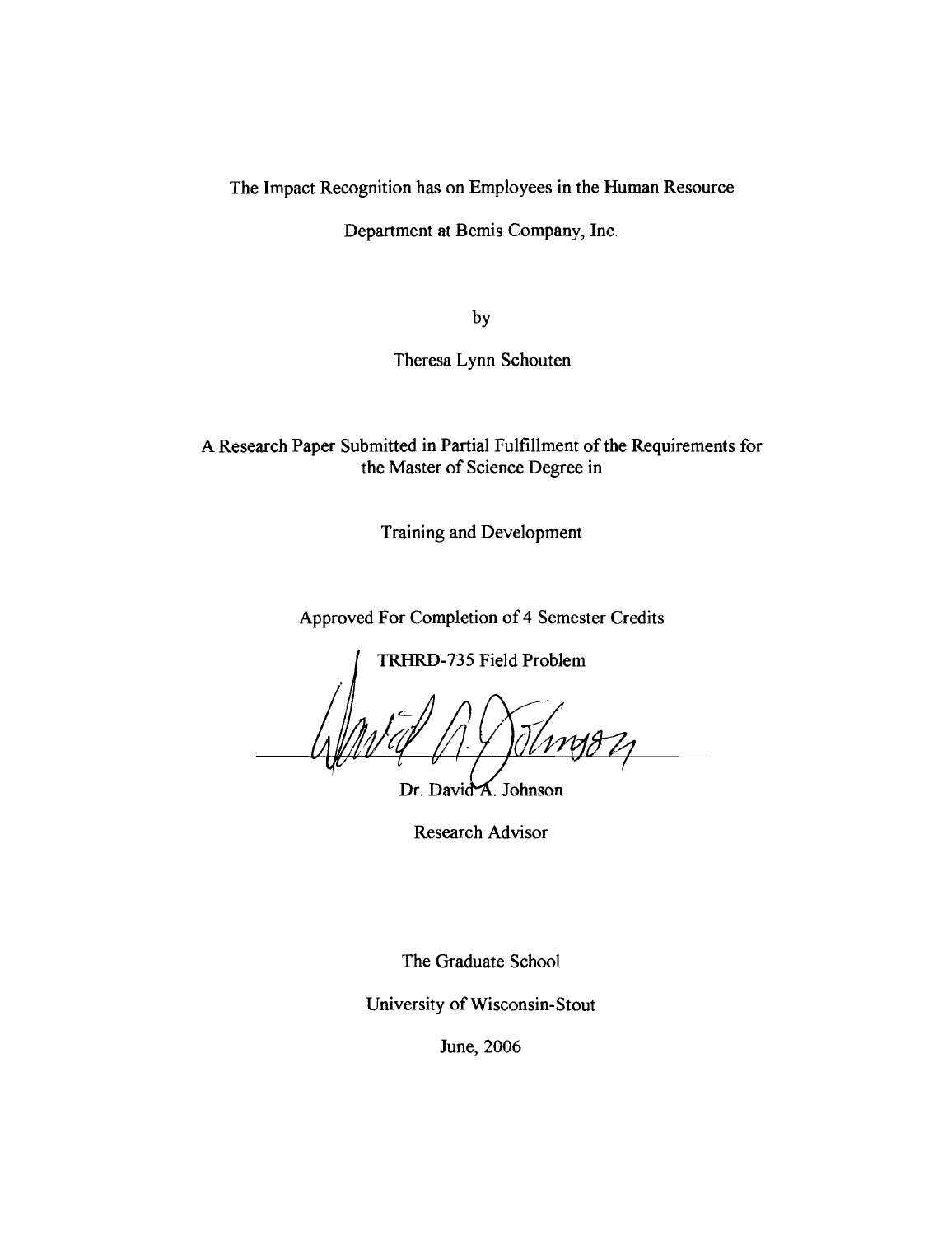# **The Graduate School University of Wisconsin-Stout Menomonie, WI**

| <b>Author:</b>                | <b>Theresa Lynn Schouten</b>                                                                                    |
|-------------------------------|-----------------------------------------------------------------------------------------------------------------|
| Title:                        | The Impact Recognition has on Employees in the<br>Corporate Human Resource Department at Bemis<br>Company, Inc. |
| <b>Graduate Degree/Major:</b> | <b>MS Training and Development</b>                                                                              |
| <b>Research Advisor:</b>      | Dr. David A. Johnson                                                                                            |
| <b>Month/Year:</b>            | <b>June/2006</b>                                                                                                |
| <b>Number of Pages:</b>       | 31                                                                                                              |
| <b>Style Manual Used:</b>     | American Psychological Association, 5 <sup>th</sup> edition (APA)                                               |

# **ABSTRACT**

Have you ever heard the phrase; "People don't leave jobs or organizations, people leave people.'' The purpose of this study is to collect data regarding Corporate Human Resource employees at Bemis Company, Inc.'s view on the impact of recognition. Employees in Corporate Human Resources were asked to fill out a survey to measure how often their managers give recognition and how they feel they are valued as an employee based on the recognition they are receiving. This data was collected, and analyzed in order to show how recognition impacts how the employees feel they are valued.

Bemis Company, Inc. is a flexible packaging company. There are 31 employees in the Corporate Human Resource Department. **A** total of 23 surveys were returned which is a 74% return rate.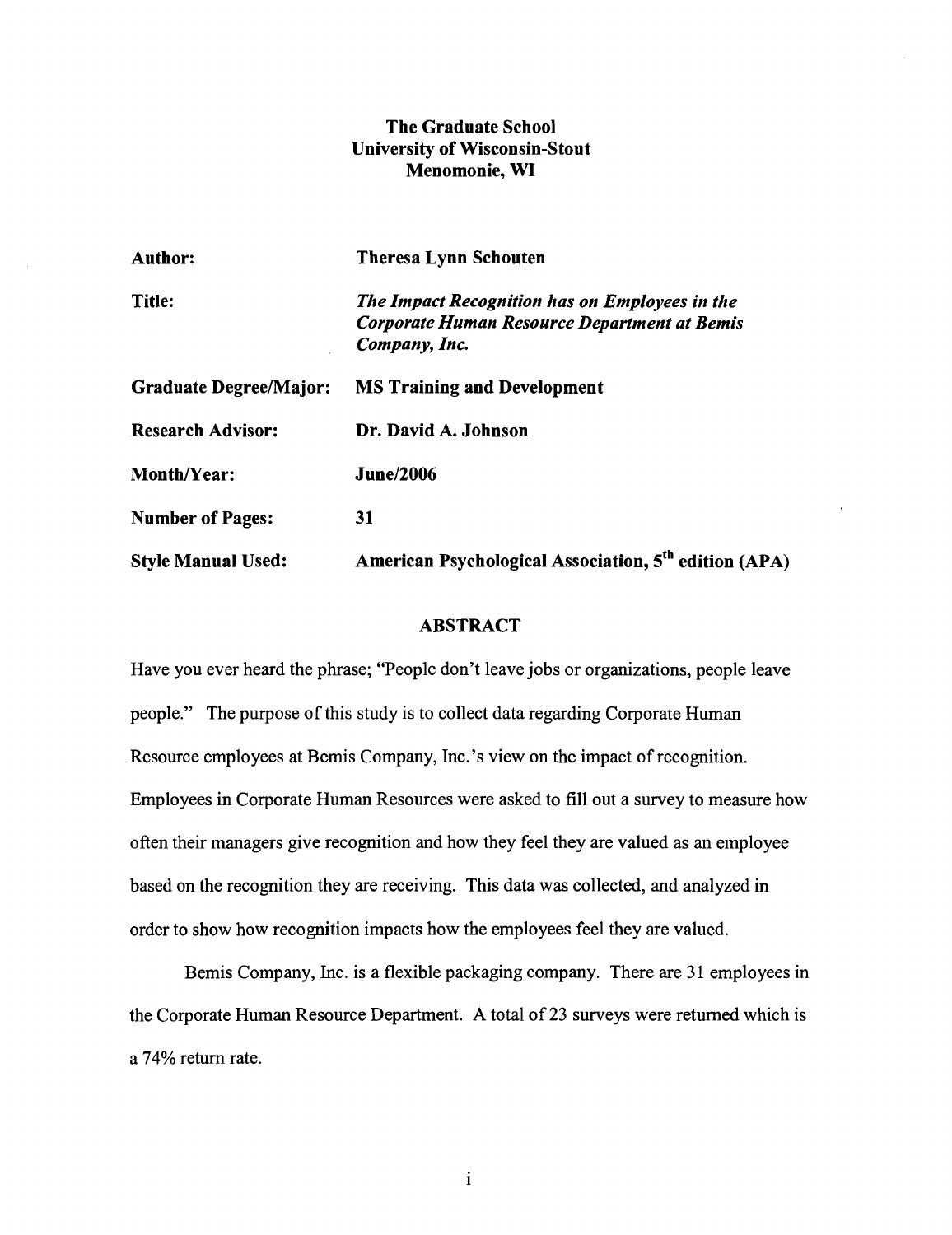The survey sample of the Corporate Human Resource Department was chosen to investigate whether a formal recognition program, and performance appraisals would have an impact on employee performance. Currently, Bemis Company, Inc. does not have a recognition program and they do not perform annual performance appraisals. The culture of Bemis Company, Inc. believes that recognition should be an on-going process and that there isn't a need for employee recognition or annual performance appraisals.

Recognition and praise consistently correlate with higher retention, higher customer satisfaction, higher productivity, and higher profits. Companies that have reward programs in place show a 109% shareholder return while companies who do not have reward programs show a 52% return (Elton & Gostick, 2002).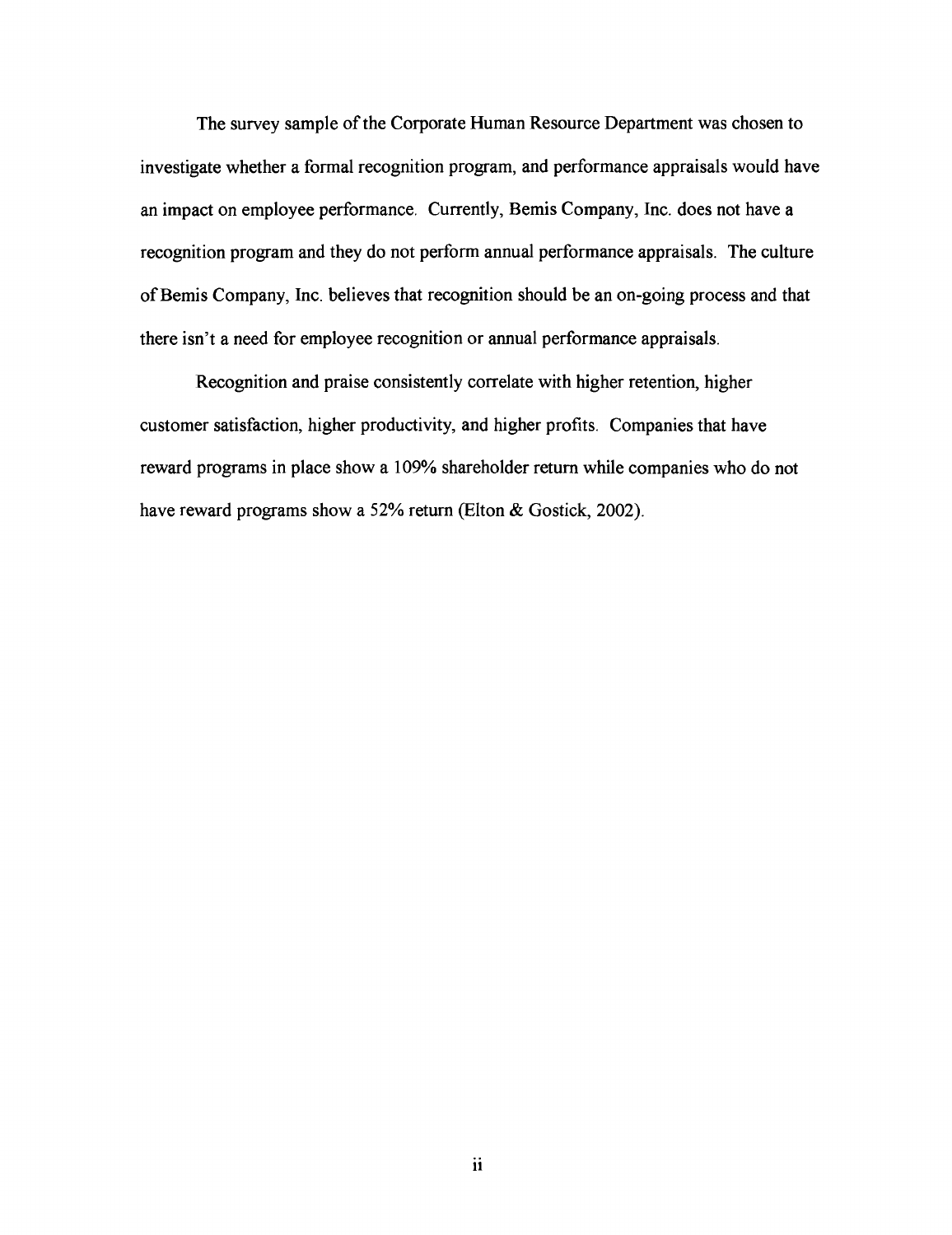The Graduate School University of Wisconsin Stout Menomonie, **WI**  Acknowledgements

I would like to thank my parents Thomas Walter Schouten, and Kathryn Sue Zimmerman for making this opportunity possible. Without the two of them, I would not have been as successful in my endeavors. I would also like to thank the staff and students in the 2005 -2006 Training and Development program for participating in my learning, growth, and achievements over the past few months. Lastly, I would like to thank my friends who have supported my choice in continuing my education.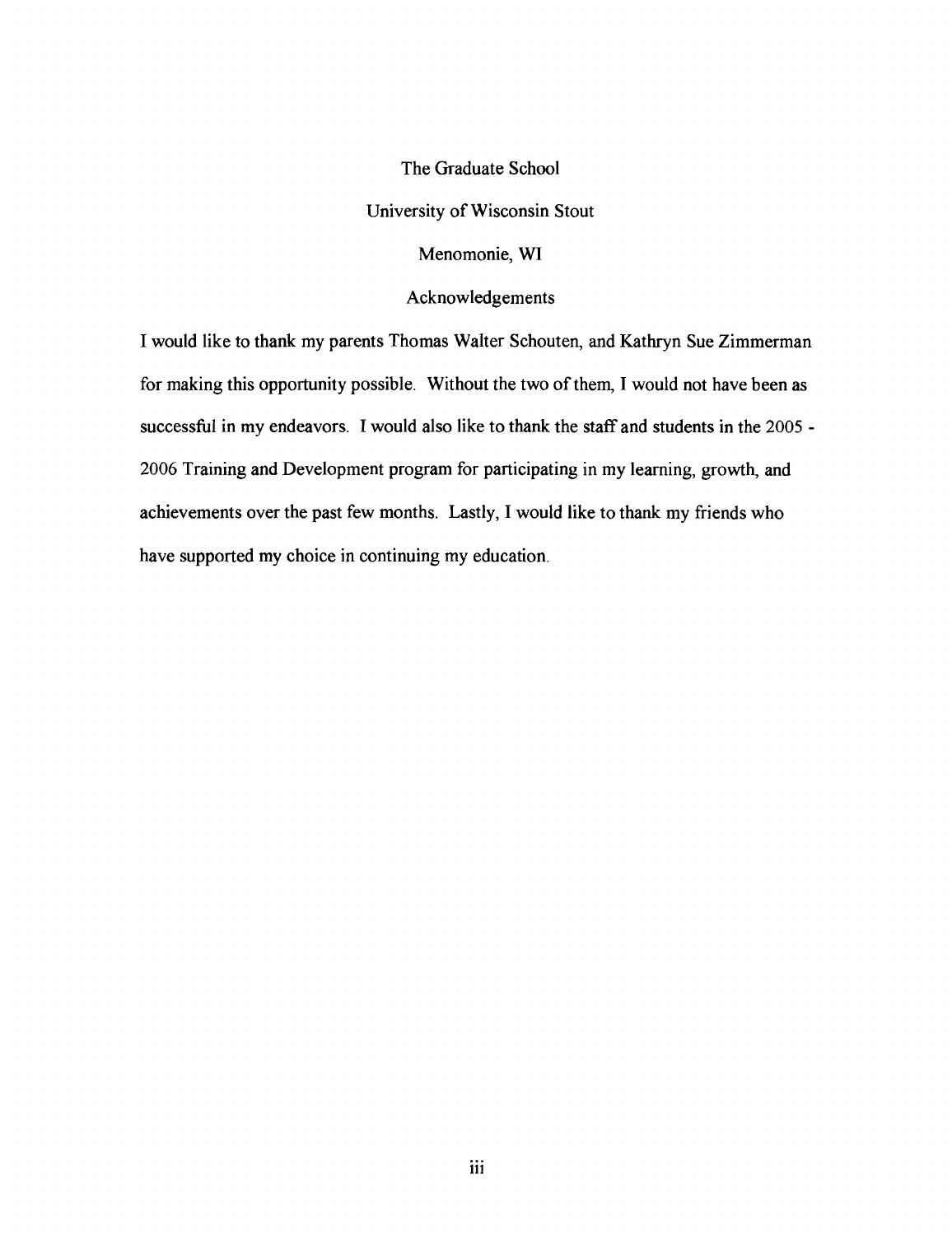| $\mathbf{1}$   |
|----------------|
| V1             |
| 1              |
| 1              |
| $\overline{2}$ |
| 2              |
| 3              |
| 4              |
| 5              |
| 6              |
| 6              |
| 11             |
| 13             |
| 15             |
| 15             |
| 15             |
| 15             |
| 16             |
| 17             |
| 18             |
| 18             |
| 18             |

# **TABLE OF CONTENTS**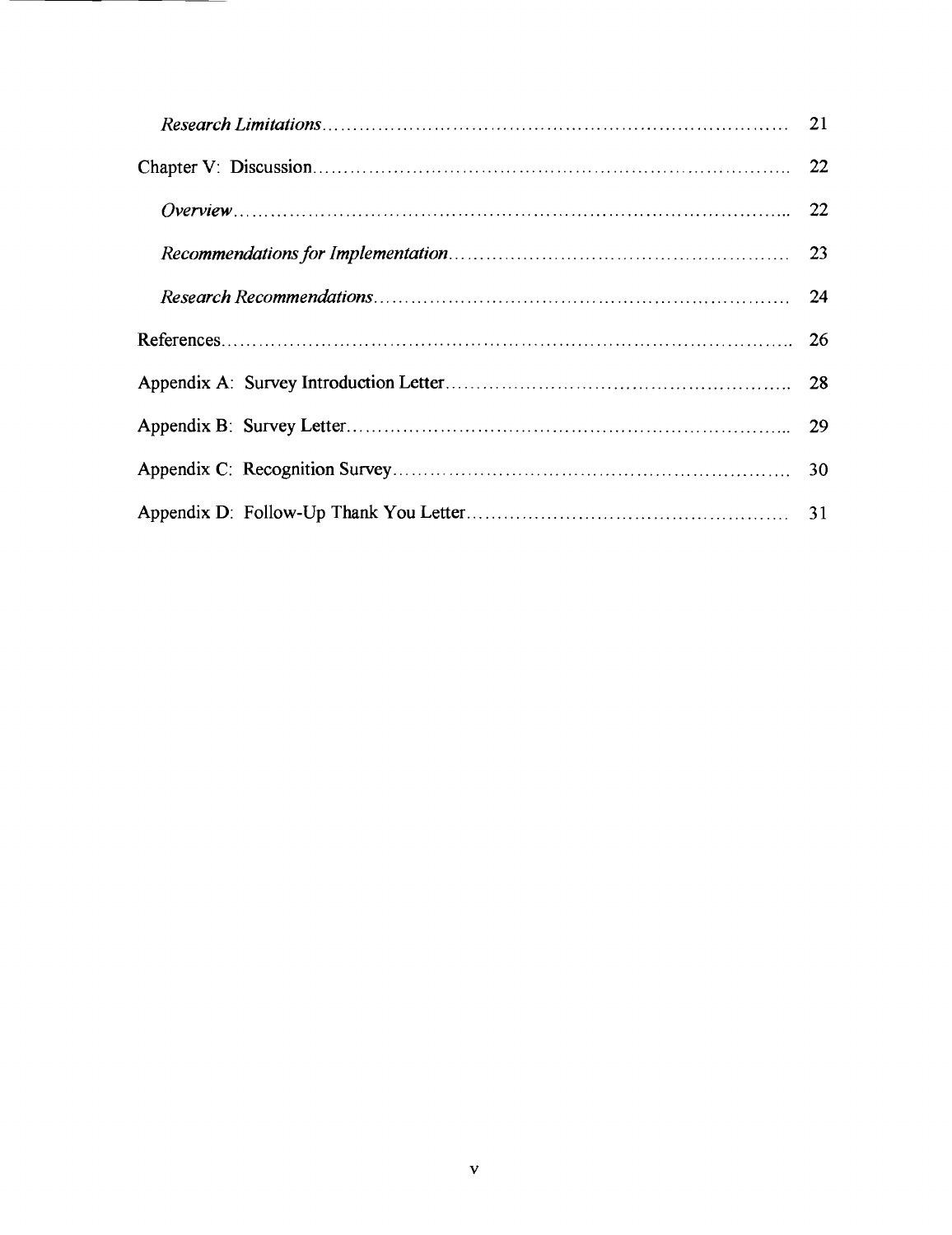# **List of Figures**

| Figure F1: Impact of Performance-Enhancing Culture on Corporate Performance9 |  |
|------------------------------------------------------------------------------|--|
|                                                                              |  |
|                                                                              |  |
|                                                                              |  |
|                                                                              |  |

 $\hat{C}$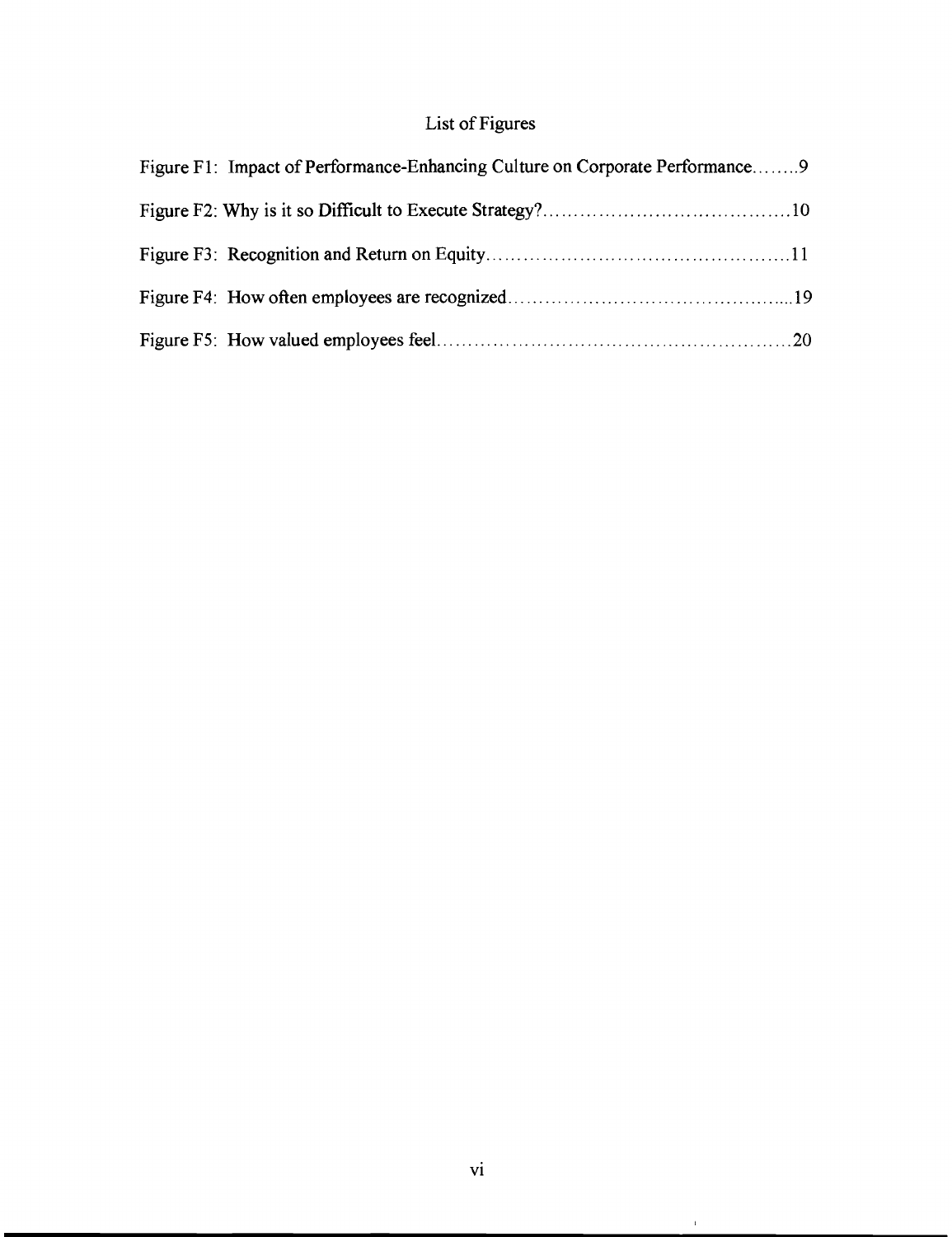#### Chapter I: Introduction

#### *Background*

In a highly competitive market, Corporate American employees are spending more hours in their offices than in their own homes. More and more, people are beginning to value their professional careers as much as their home life. The top ten employee values are: approval, achievement, change  $\&$  variety, belonging, creativity, dominance, independence, security, loyalty, and recognition (Employee Development Systems, Inc., 2003). All of these values can be found in the workplace; therefore, more time is spent at work trying to hlfill their core values. Basically, employees are looking for meaninghl jobs, and organizations that meet their needs.

To develop any of the above values, there needs to be some form of employee recognition in the workplace. Workplace recognition is similar to performance in the theater. The performer gets the applause and encouragement from the audience, and their coaches. However, the applause doesn't just happen at the end. That type of recognition happens throughout the show. The same type of thing happens with athletes. Teams and athletes don't just get recognized at the end of a game, they are recognized throughout; whenever a point is scored, a turnover occurs, or great defense happens etc. Employees need the same type of ongoing recognition to keep them motivated (Elton, & Gostick, June 2006).

Imagine what would happen to a newly hired employee if they received recognition during the first few days of the job? Would an environment like that have an effect on your ability to keep new employees? How would your first job have been different if that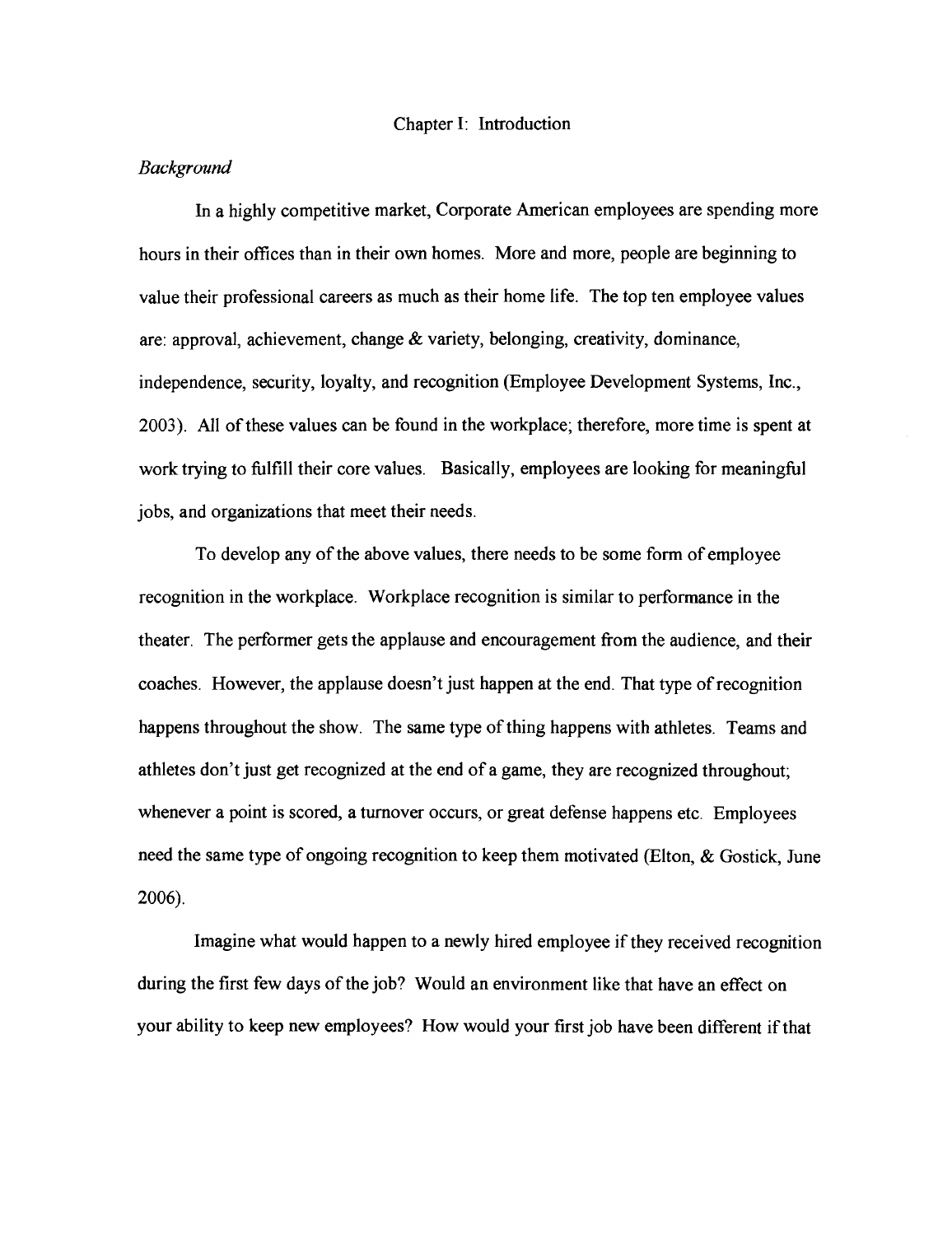company had properly acknowledged your contribution and created a culture of recognition and encouragement from day one? (Elton, & Gostick, June 2006) *Statement of the Problem* 

Bemis Company, Inc., is the largest flexible packaging company in the Americas and a major manufacturer of pressure sensitive materials used for labels, decoration and signage. Bemis has operations in 62 locations, 11 countries, and has approximately 15, 000 employees. Bemis Company, Inc. presently does not have a recognition program nor a performance appraisal program in place. Many employees go years without receiving feedback from their supervisors or managers. Currently, recognition programs are not in place because Bemis believes that recognition should be an ongoing process that is happening on a daily basis; therefore, there is not a need for performance appraisals or a recognition program. However, without a recognition program in place, it is difficult to measure whether or not continuous recognition is actually happening.

## *Purpose of the Study*

There is a link between motivating employees and getting results that benefit organizations. There is also a direct correlation between recognition, and how it motivates employees, reduces turnover and in turn, contributes to the organizations bottom line. (Daniel, &Metcalf, 2005). Recognition programs are a great tool for retaining our most talented employees' therefore, Bemis Company, Inc. needs to establish and maintain a recognition program in place to retain talent and stay competitive. Bemis Company, Inc. presently stays competitive as one of the top manufacturers in the industry because they are innovative. However, will Bemis employees always be self - driven or will they need some type of formal employee recognition program? Studies have shown that company

 $\overline{2}$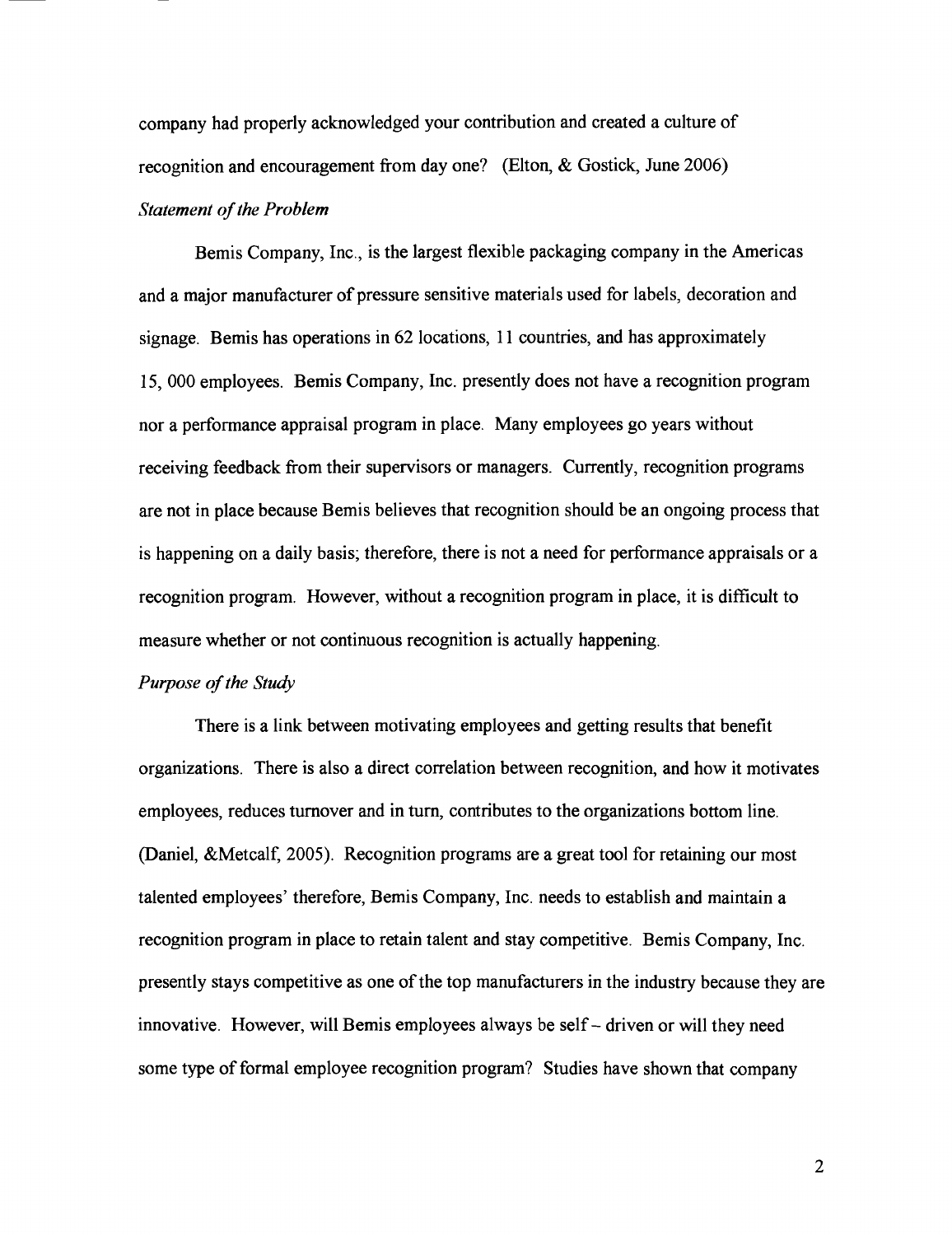recognition programs can keep employees motivated and reinforce organizational expectations and goals. Recognition can be beneficial especially when merit budgets must be low, healthcare costs/benefit costs increase, promotions are rare, and most importantly job satisfaction is low (Daniel & Metcalf, 2005).

The purpose of this study is to determine whether or not recognition is happing in the Corporate Human Resource Department at the Bemis Company, Inc. This study will also measure whether or not employees feel valued and how much of a role their managers take in their career development.

# Assumptions of the Study

- 1) The Human Resources Department was chosen as the study sample because ideally Human Resource Professionals tend to value recognition and rewards more than other management professionals.
- 2) The survey sample only considered the Human Resources Department, therefore the rest of the Bemis Company would be less likely to favor an employee recognition program.
- 3) Some employees are self-motivated; therefore, recognition does not have the same affect on all employees.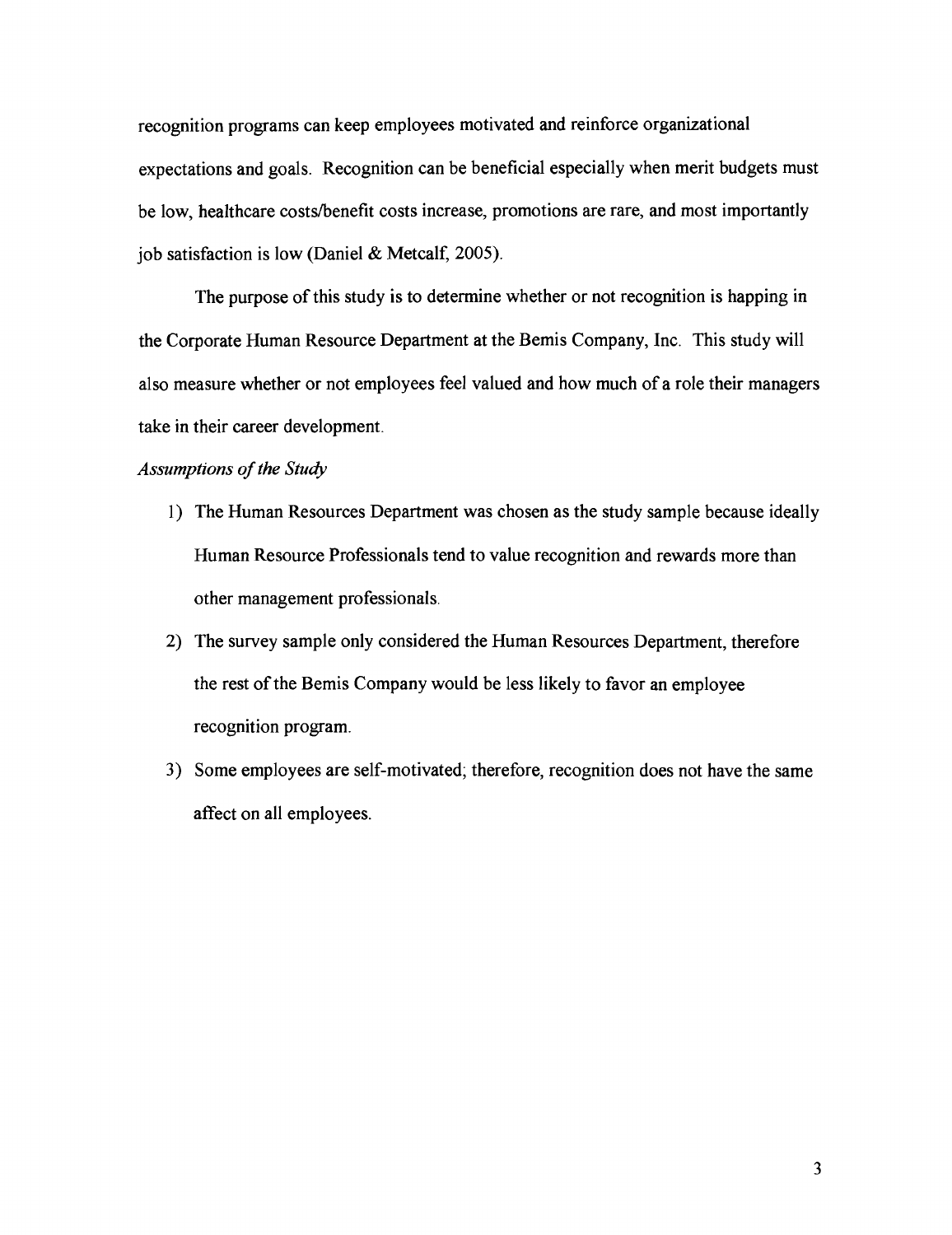## *Definition of Terms*

**Corporate Human Resource Department:** Consisting of **3** 1 employees, the Bemis Company, Inc. Human Resource Department located in Oshkosh Wisconsin. All employees reside in the corporate building. All employees are a part of corporate planning in the following areas: benefits, pension, compensation, equal opportunity, recruiting, legal, wellness, accounting, and any other areas in which Human Resources would be involved.

**Employee:** An employee, team member, subordinate or associate in a business setting. Employees are referred to those who are employed by the Bemis Company, Inc.

**Manager/Supervisor:** A Bemis employee, or an employee in a business setting that has people reporting directly to them.

**Performance Appraisal:** A formal evaluation of an employee's performance that can be done quarterly, semi-annually, or annually.

**Recognition Programs:** An employee recognition program can be a great morale-building tool for any organization, whether large or small. They can to be used to recognize employees for their accomplishments. **An** effective recognition programs can lead to innovation, higher productivity and greater job satisfaction for the workers. Employee recognition programs could include several levels of recognition. From a simple Certificate of Appreciation to Employee of the Month to awards given on the division and companywide level, recognition should be provided to those who exceed expectations and earn the awards. Recognition awards should not be too easy to obtain; if they are easy to achieve, they lose their meaning. The lower tier or employee recognition awards should, on the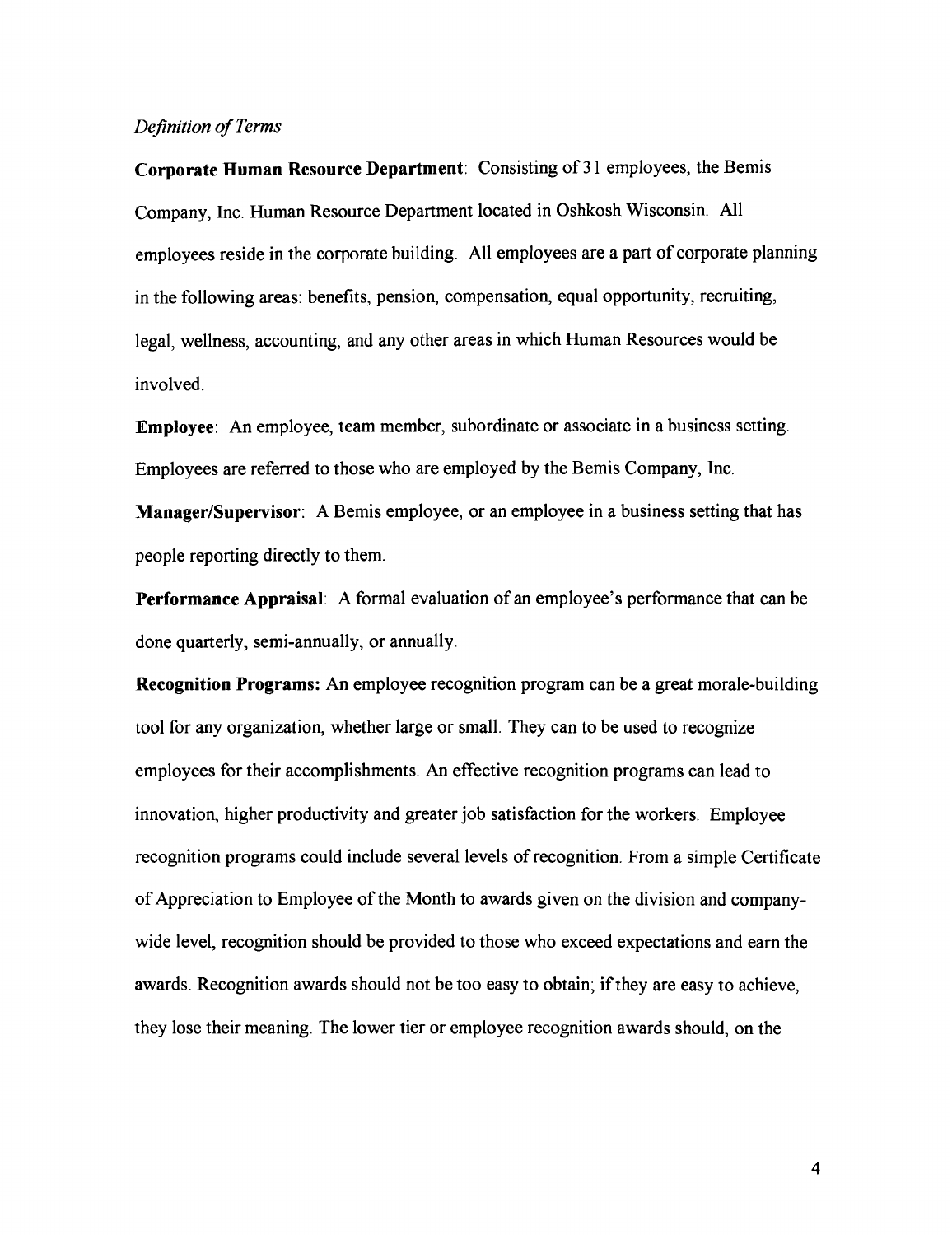other hand, not be too difficult to achieve or everyone will feel that the recognition program is ineffective.

# *Limitations of* Research

- 1. Not all Bemis Company, Inc. departments function the same. Recognition and performance appraisals are given or not given to employees at the manager's discretion.
- 2. Only the Bemis Company, Inc. Human Resource Department personnel will be surveyed.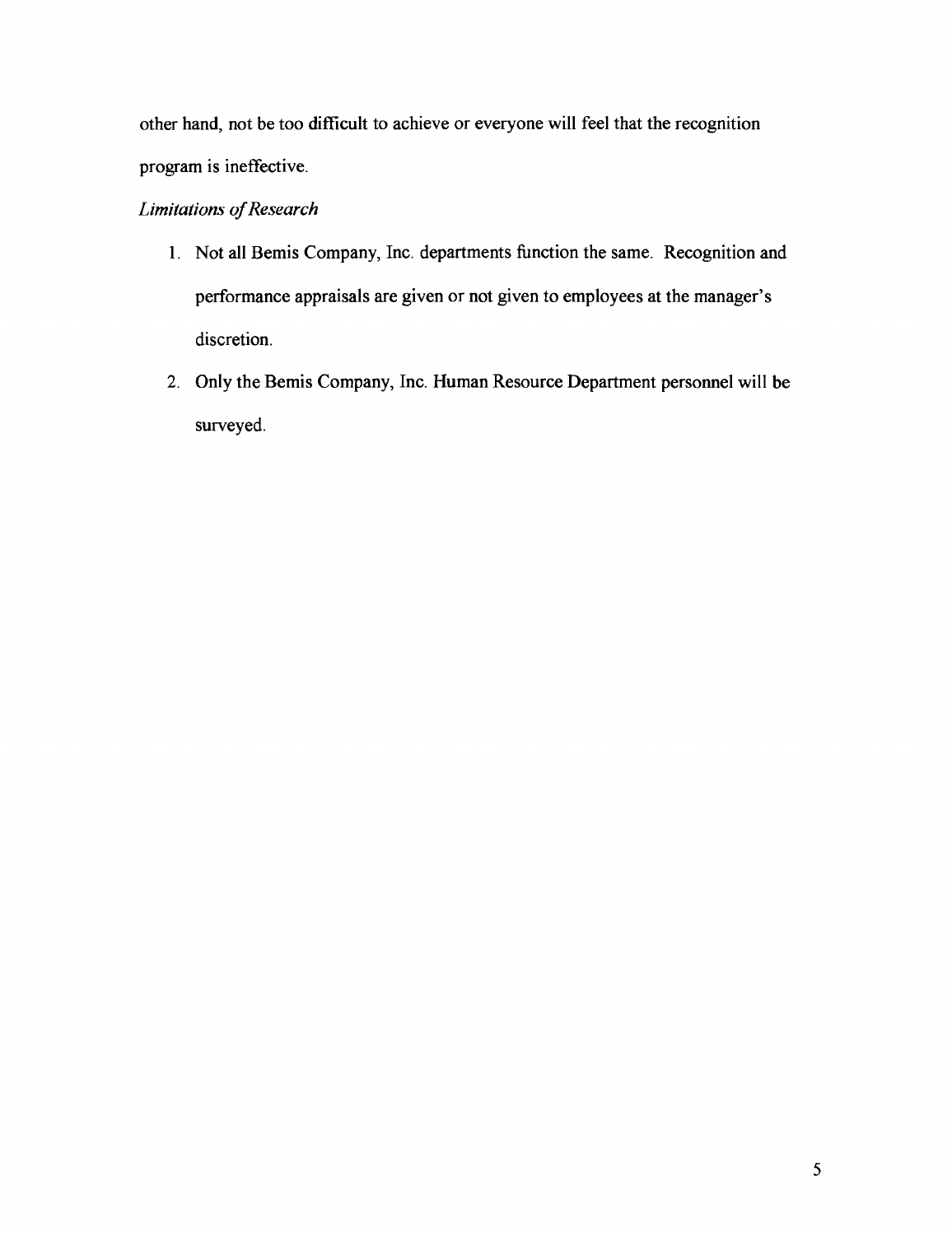#### Chapter **11:** Review of Literature

#### *Introduction*

Evidence has shown that improved job performance is directly related to good recognition programs (Daniel & Metcalf, **2005).** When recognition programs are in place, employees feel valued, therefore they become more dedicated to help the organization meet its goals.

The literature review consisted of two primary topic areas. The first was gathering of supporting documentation, and studies to show the outcome of recognition programs within organizations. Documentation was also used to determine consequences or missed opportunities of not having a recognition program. The second topic was how to successfully implement a recognition program to ensure the most effective outcome.

Employees are increasingly being asked to do more work. Demographers predict that fewer workers will be available in the post baby boom era and that those who do exist will likely have fewer skills than their predecessors. These new employees will have different values and expect their jobs to be purposeful and motivating.

Everyone wants to be appreciated. Results from a recent survey by the Council of Communication Management (Nelson, **1994)** confirm that the majority of employees find recognition for a job well done to be a top motivator when it comes to employee performance. The types of recognition are simple, thoughthl, a personal kind of recognition that signifies true appreciation for a job well done (Nelson, **1994).** 

It is more important today than ever before to understand the importance of recognition and the value of a reward system. The concept of employee is changing as well as the nature of the work the employee is doing (Bowen, **2000).** Although times,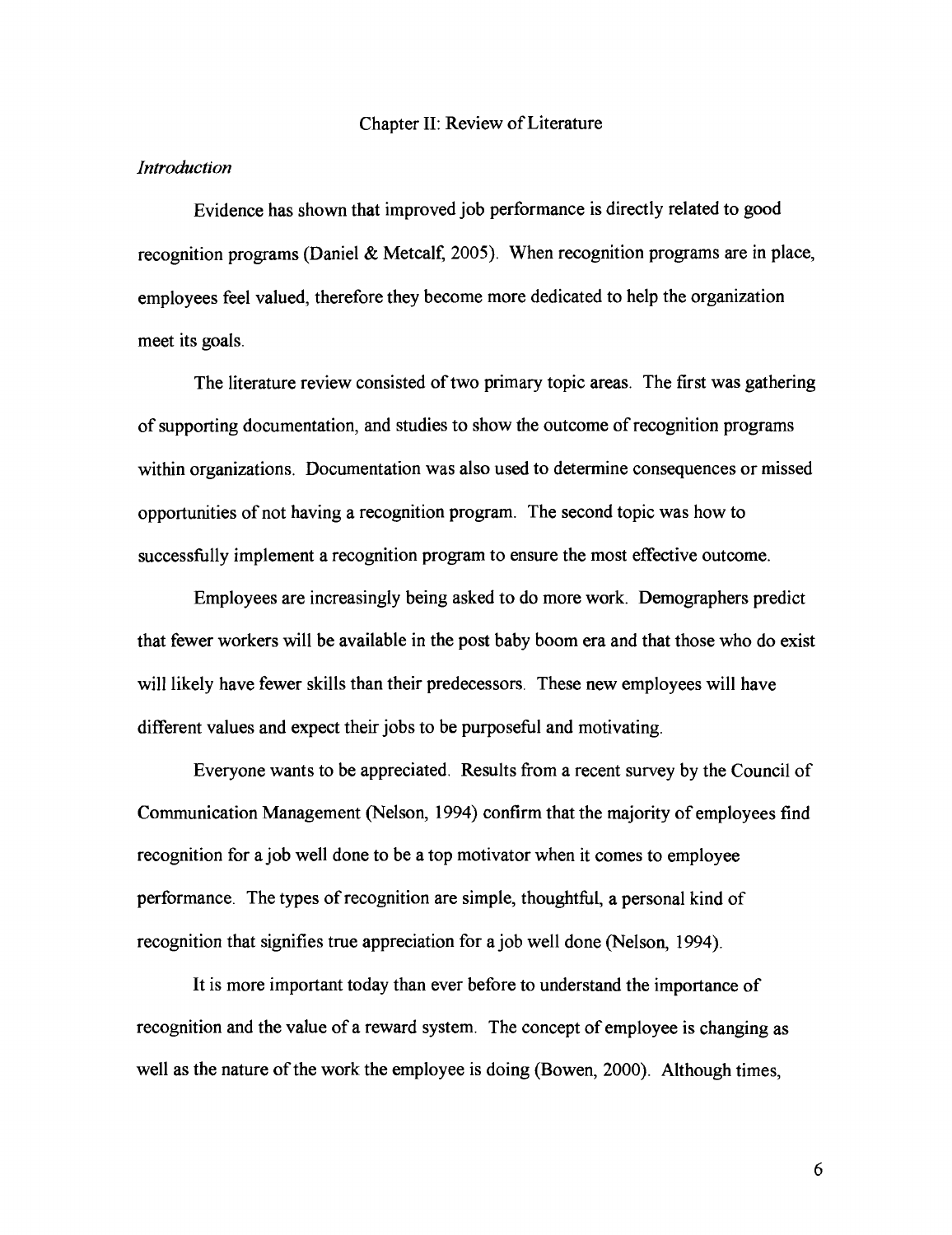values, and employee needs are changing, in 1949 Lawrence Lindahl asked employees to rank their jobs and tell managers what employees wanted. In a document as early as 1949, people are still concerned about employee recognition. Managers were convinced they'd say more money. However, the number one thing was feeling appreciated and "being in" on things. When employees feel recognized and involved, they're much less likely to worry about money and security (Elton & Gostick, 2002).

Employees don't only want a good salary and benefit package, they also want to be valued and appreciated for their work. Employees believe in fair treatment, and respect those giving fair treatment. They want the opportunity for advancement and involvement in the organization. A recognition program can help employers meet their organizational goals by helping attract and retain high-performing employees. In a 2003 National Association for Employee Recognition/World at Work-study (Daniel & Metcalf, 2005) it was reported that companies are aligning their employee recognition programs directly to the strategies of the organization. This same survey also indicated that:

- 1) Eighty seven percent of the 413 companies reported they had a recognition program.
- 2) Their top nine reasons for implementing a recognition program were (in order by importance):
	- a. Create a positive work environment
	- b. Creating a culture of recognition
	- c. Motivating high performance
	- d. Reinforcing desired behaviors
	- e. Increasing employee morale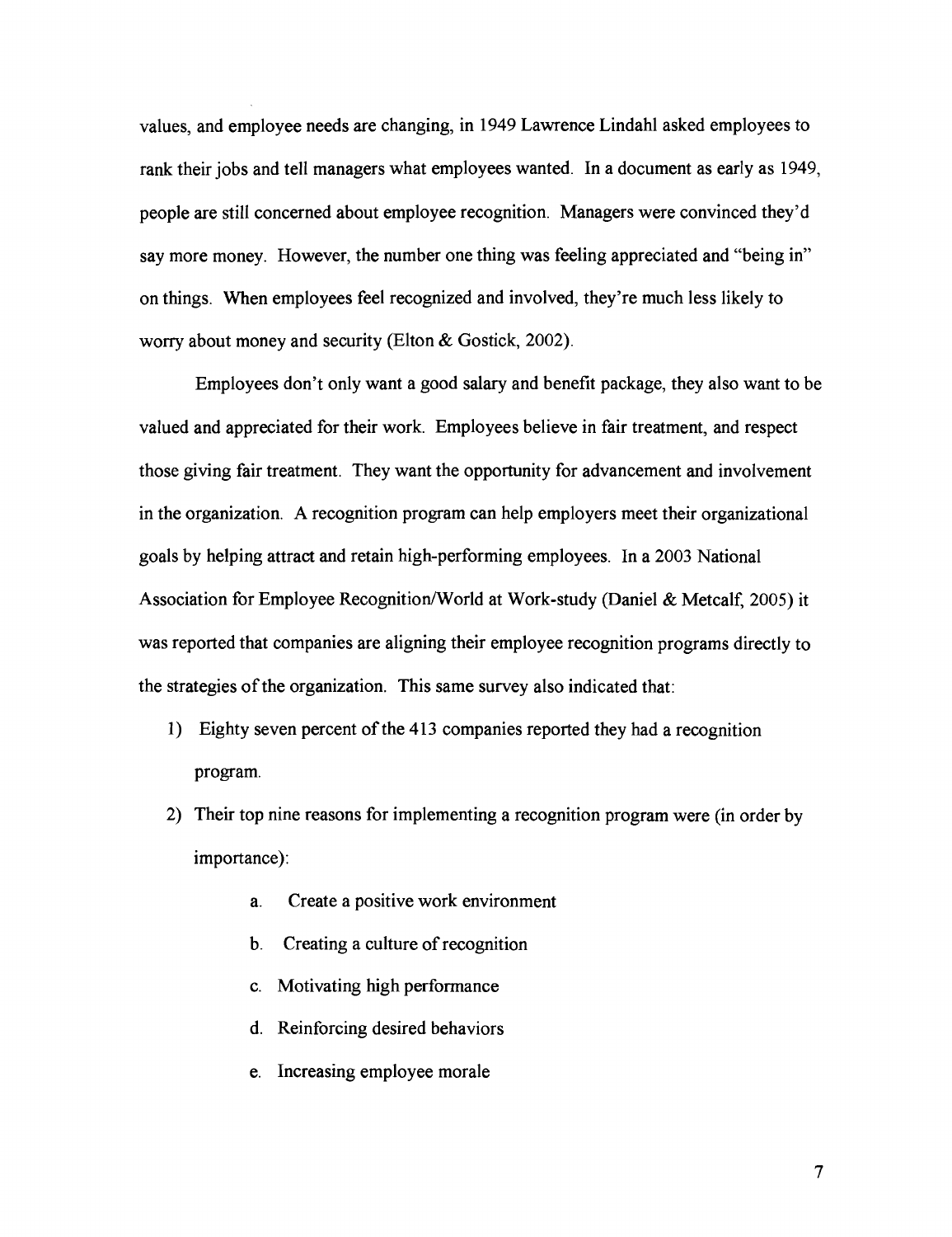- f. Supporting the organization mission and vision
- g. Increasing retention/decreasing turnover
- h. Encourage loyalty
- i. Supporting a culture change

Other reasons for adapting a recognition program included: reducing costs, retaining key employees, increasing employee productivity, competitiveness, revenues and profitability, improving quality, safety and customer service, and lowering stress, absenteeism, and turnover (Daniel & Metcalf, 2005).

All companies experience turnover, it is a part of business. However, even when the economy has been at its worst, the average company turnover in North America is 20% (Elton & Gostick, 2002). Most companies will tell you that retention of valuable employees is critical for the success of the business. Unfortunately research shows that three quarters of workers don't feel committed to their organizations and only plan to stay for no more than a couple of years (Elton  $\&$  Gostick, 2002). Those companies that are distinguished by how people feel on the job are most successful. According to a 2001 New York Times study, 25% of employees surveyed were driven by tears and stress; 50% were employed in a place of "verbal abuse" and "yelling"; 30% had unrealistic deadlines; and 52% said they had worked an average of 12-hour days (Elton & Gostick, 2002).

People don't leave a company, they leave a supervisor. In exit interviews, most say they're leaving for more money. A third-party survey said 79% leave due to the lack of appreciation. "How you treat employees in hard times is how they'll treat you in good times" (Davenport, 1999). The top four reasons why employers have recognition

8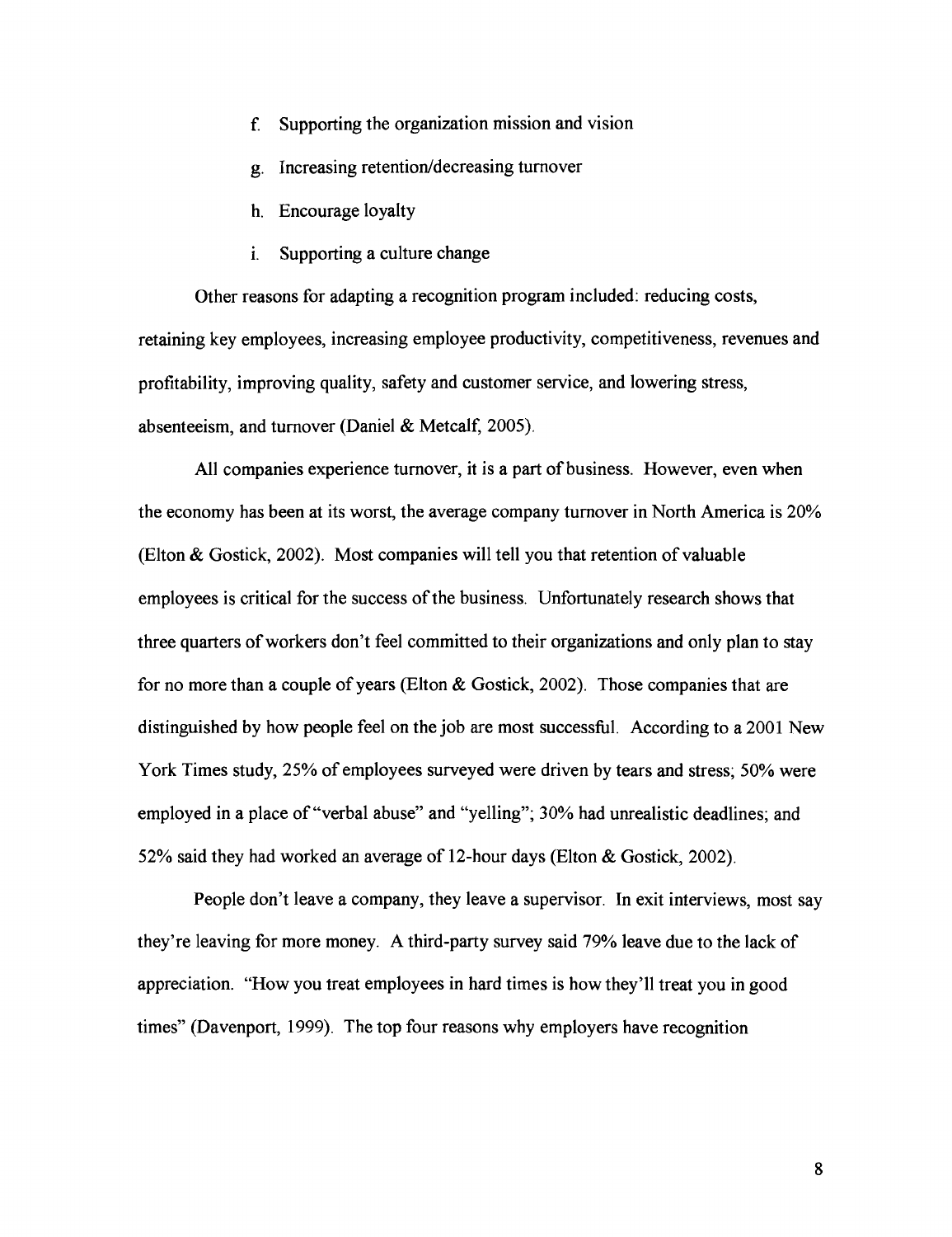programs are: higher customer satisfaction, higher productivity, higher profits, and lowered turnover (Elton & Gostick, 2002).

Recognition is profitable. Employees are an organizations largest assets. Like financial investors, some human capital investors are more active than others. The point is that, as the owners of their human capital, they can make choices" (Davenport, 1999).

Figure F1 is an 11-year study of 200 companies from 22 different industries that compared financial and operational performance measures of companies with performance-enhancing cultures to those companies whose cultures did not have any performance measures (Weatherly, 2006).

|                    | Organizations with    | Organizations without |  |  |
|--------------------|-----------------------|-----------------------|--|--|
|                    | Performance Enhancing | Performance Enhancing |  |  |
|                    | Culture               | Culture               |  |  |
| Revenue growth     | 382%                  | 166%                  |  |  |
| Employment growth  | 282%                  | 36%                   |  |  |
| Stock price growth | 901%                  | 74%                   |  |  |
| Net income growth  | 756%                  | 1%                    |  |  |

**Figure F1: Impact of Performance-Enhancing Culture on Corporate Performance** 

As shown in Figure F1, there is a large difference in revenue, employment, stock price and net income growth. The growth percent for each of these categories is much higher with companies who have a performance enhancing culture. Companies who do not have a performance enhancing culture are not experiencing as much growth as those that do.

The impact of ongoing recognition is that when you recognize someone right away, it is fresh in his or her mind. Why would you want to wait a year or six months to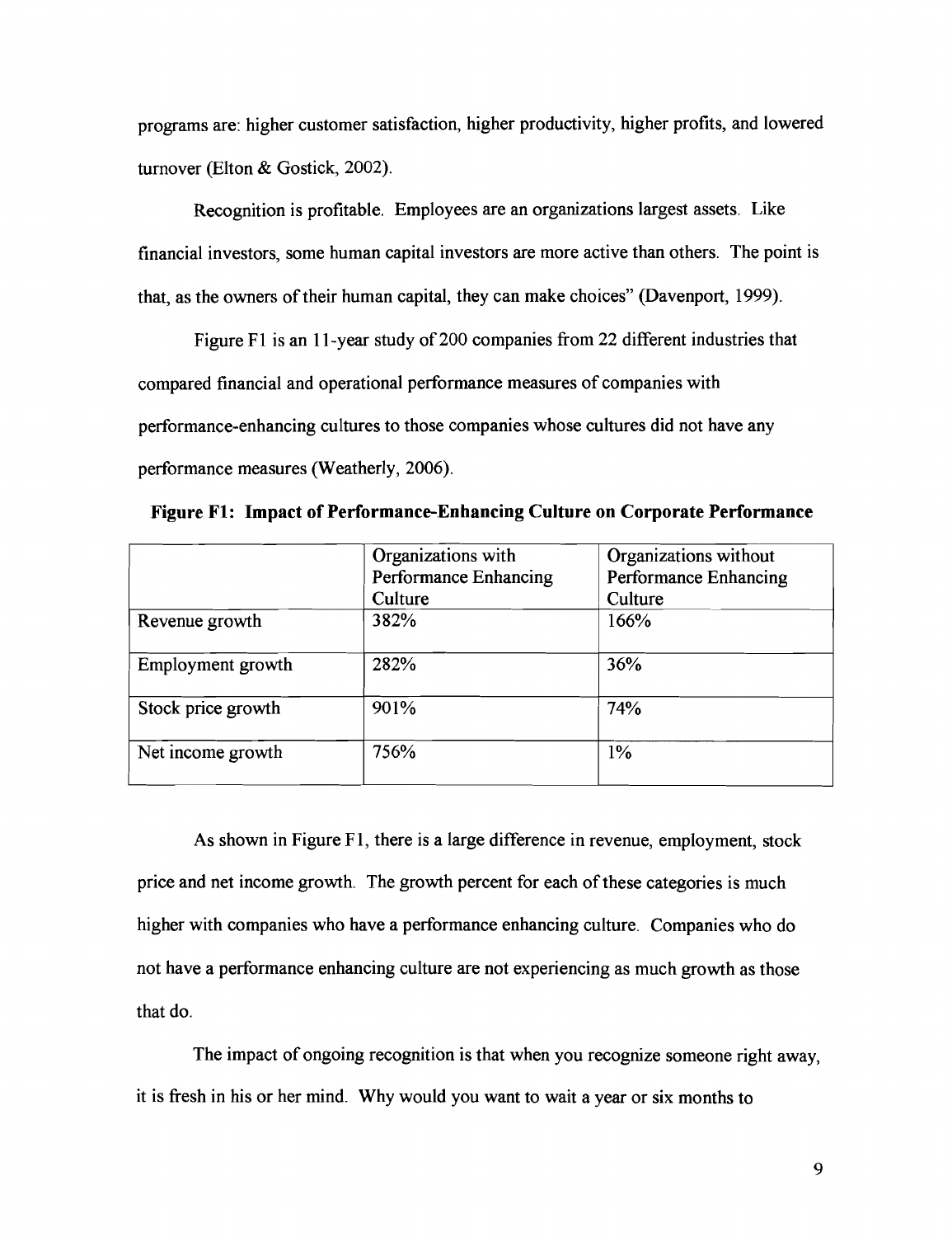encourage positive behavior? By doing this it will take you twice as long to reach your company goals (AchieveGlobal, 2003).

Figure F2: Why is it so Difficult to Execute Strategy?, indicates organizations should be more interested in how intangible assets are managed (Weatherly, 2006).



**Figure F2: Why is it so Difficult to Execute Strategy?** 

As shown in Figure F2, the source of value has shifted from tangible data assets to in-tangible assets from 1982 to 2002. The percentages represent the percent of market value as related to tangible and intangible assets. The shift has occurred because work now requires more knowledge and skills than ever before. The Jackson Organization (Etlon & Gostick, June 2006), an independent research firm, also shows that investing in recognizing employee excellence is strongly associated with the best financial performance.

In Figure F3: Recognition and Return on Equity; you will see four companies listed. Two out of the four companies have implemented and executed some type of recognition program(s) while the other two companies have chosen not to implement any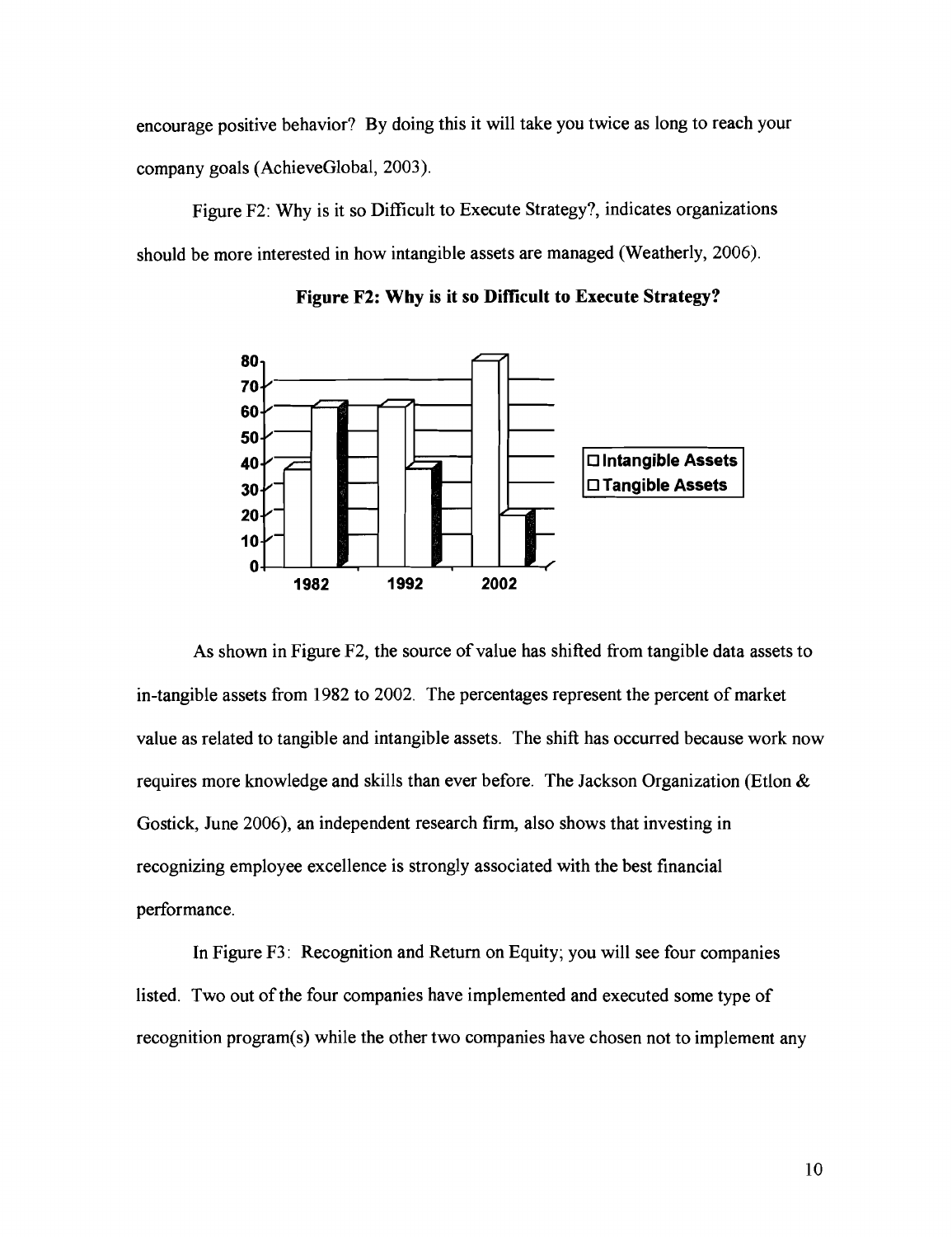employee recognition program. The numbers on the left hand side of the graph illustrate the organizations return on equity.



**Figure F3: Recognition and Return on Equity** 

As shown in Figure F3, the companies who have implemented employee recognition programs enjoy a return on equity that is more than triple the return of companies who don't implement recognition programs (Elton & Gostick, June 2006).

# *Culture of Recognition*

Creating a culture of recognition doesn't happen over night, it is something all organizations must strategically plan like any other program they plan to successfully implement. Impactful recognition starts when you are first interviewing a potential employee. Ask the interviewee to share an honorable moment at their past employment. This will show their strengths, as well as giving you ideas of how to motivate the employee. Recognition must begin immediately. If you aren't recognizing your employee within the first 90 days of employment, morale declines drastically. It is easier to keep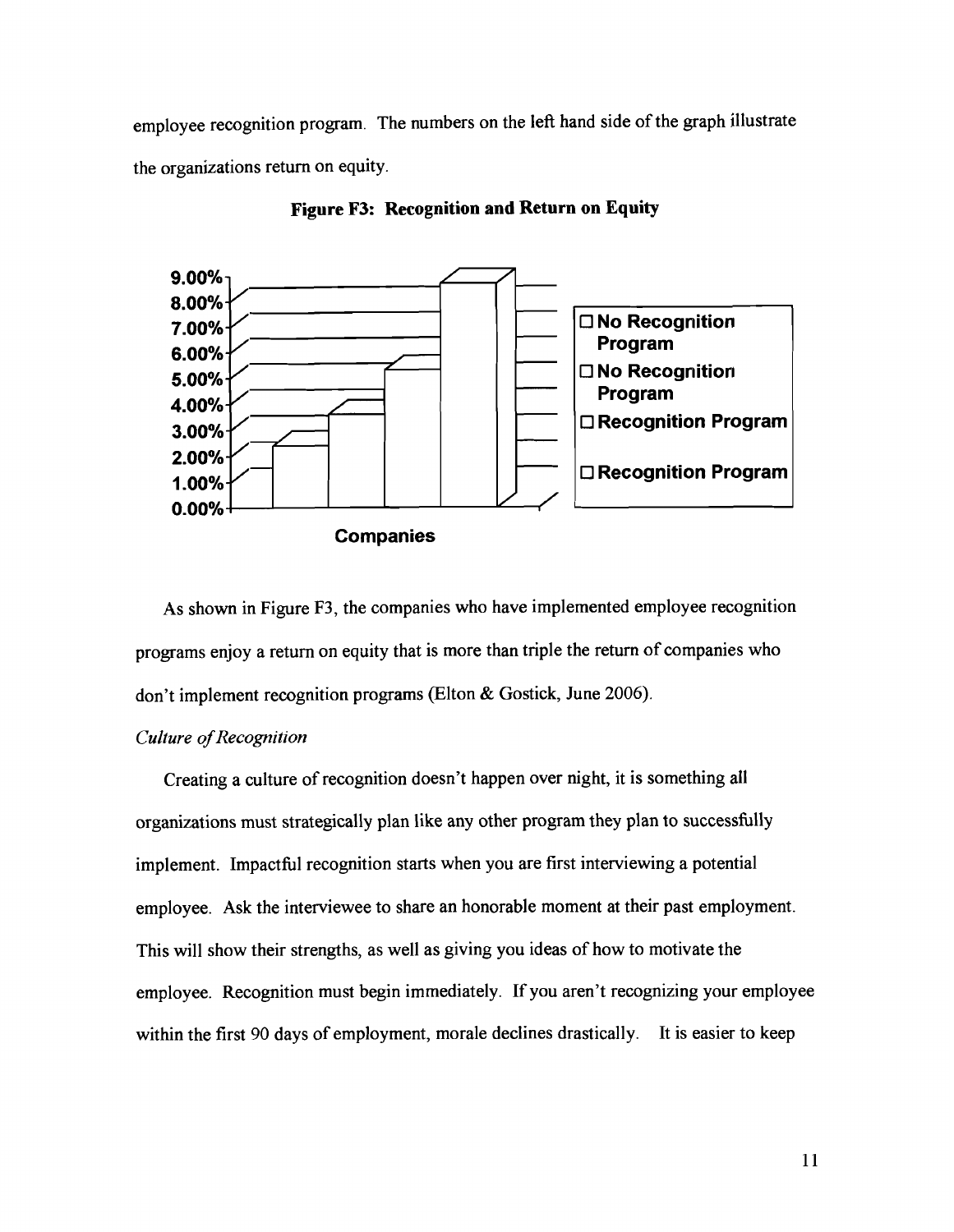motivation ongoing and alive, than to try to bring it back to life (Elton & Gostick, February 2006).

In the March 27th, 2006 issue of Business Week, Jack Welch a retired **CEO** and former editor of the Harvard Business Review, listed four motivational tools - all non-monetary and all effective. The most significant of the four tools was recognition. The retired **CEO**  stated:

"When an individual or a team does something notable, make a big deal out of it. Announce it publicly, talk about it at every opportunity. We use peer-to-peer recognition because it picks up a lot of things I don't see. In a healthy culture, you celebrate. You have a lot of successes. Where recognition is fiequent, is aligned with core values to avoid favoritism and includes peer-to-peer component, employees don't complain of jealousy. On the contrary, employees get more upset when recognition is rare and they get ignored."

He also stated using recognition is a vital tool to help leaders and organizations achieve long-term goals and success. "The returns (of recognition) are incalculable". (Elton & Gostick, April 2006).

Rewarding failures has just as much impact as rewarding success. Many employees are afiaid to make mistakes for fear of the consequences. These insecurities mean we are afiaid to take risks in our job. When employees work in this type of atmosphere, growth, and innovation are stunted. It is important to realize that many mistakes made by employees are simple efforts to succeed or try something new; process improvement.

12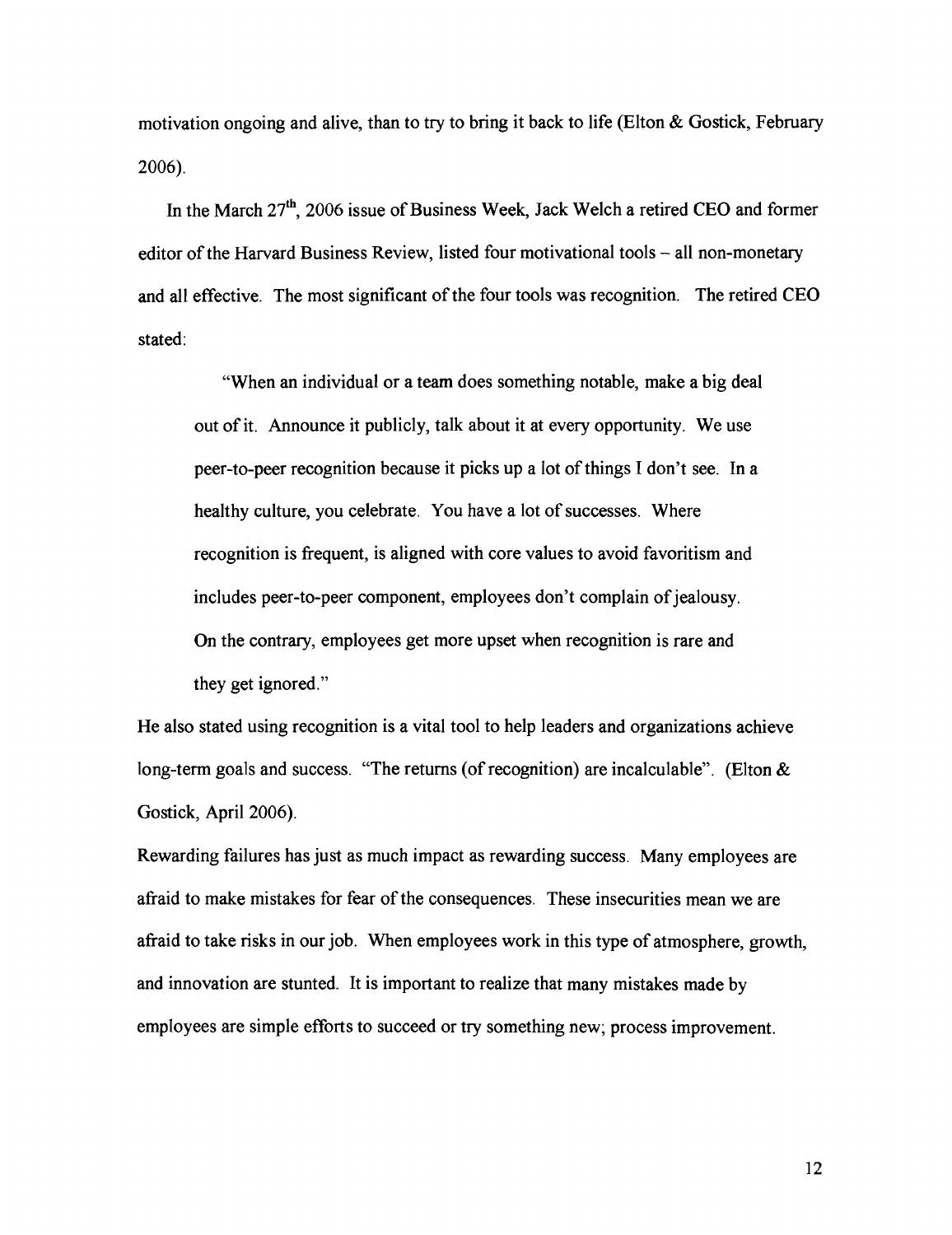One leader discovered the truth of an effective recognition culture:

"We must reward more than exceptional above-and-beyond behavior, but also the small steps and even missteps along the way. If we do, we encourage employees to make progress toward larger goals. We also let our people know its okay to take well-intentioned risks that will lead to innovative ideas, improved processes and better working conditions" (Elton & Gostick, April 2006).

Despite the facts that show recognition can create more profitable, and productive teams, managers have many different excuses not to give recognition. Some of those excuses could be they simply don't want to pick favorites, it's too daunting, and too much will spoil the employees. Recognition doesn't get old if it is done right. Recognition must be timely, frequent and specific. No one gets tired of hearing that they add value to the organization. A simple thank you takes only a few seconds, and truly goes a long way (Elton & Gostick, May 2006).

There are three simple guidelines for giving effective recognition:

1. Identify an opportunity to give recognition

2. Describe the behavior as immediately and specifically as possible

3. Describe the impact on you and the organization (AcheiveGlobal, 2003).

# *Summary*

In today's collaborative work environment, we often get lost in achieving the big goal and miss smaller accomplishments along the way. When you overlook the smaller things you are passing up opportunities to increase motivation, success, and encourage positive behaviors (AcheiveGlobal, 2003). Keep your employees happy by offering them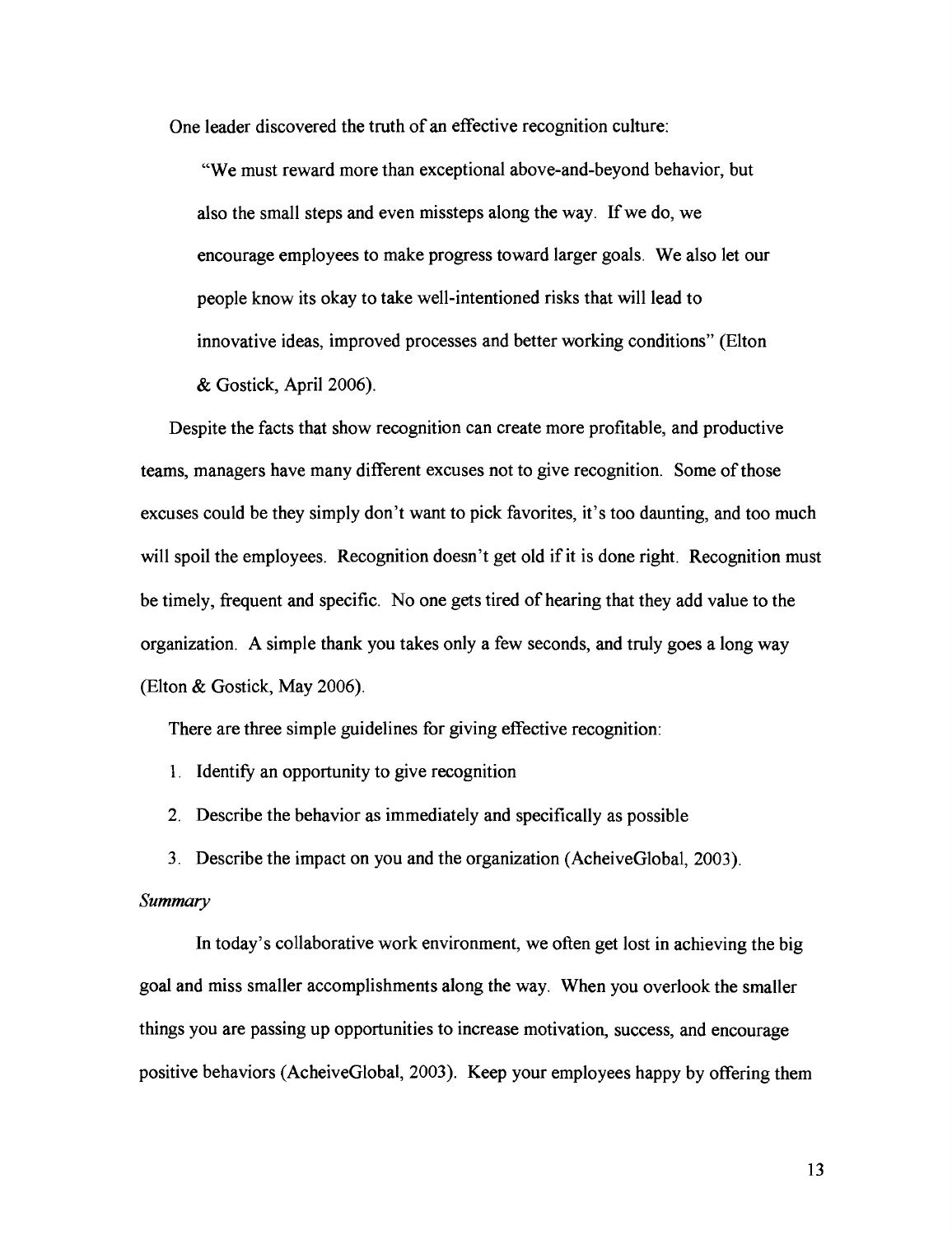recognition all the time. It is much more productive to identify what an employee does a good job at. This in turn will keep the employee feeling valued having continual passion for the job they are doing. It is easier to recognize someone when they are excelling and happy rather than when they are unmotivated and unhappy (Elton & Gostick, December 2005).

Money doesn't create passion, quality or innovation. We need money, but we crave recognition. Studies show that the key to employee engagement is recognition (Elton & Gostick, May 2006). When you recognize others, you are letting them know they and their efforts are valued. Recognition can communicate a message about what behaviors are important to you and to the organization. Recognition is a powerful tool to help motivate, encourage risk taking, initiative, and individual growth. Recognition is one of the most powerfbl tools you can use to help your organization meet their objectives (AcheiveGlobal, 2003).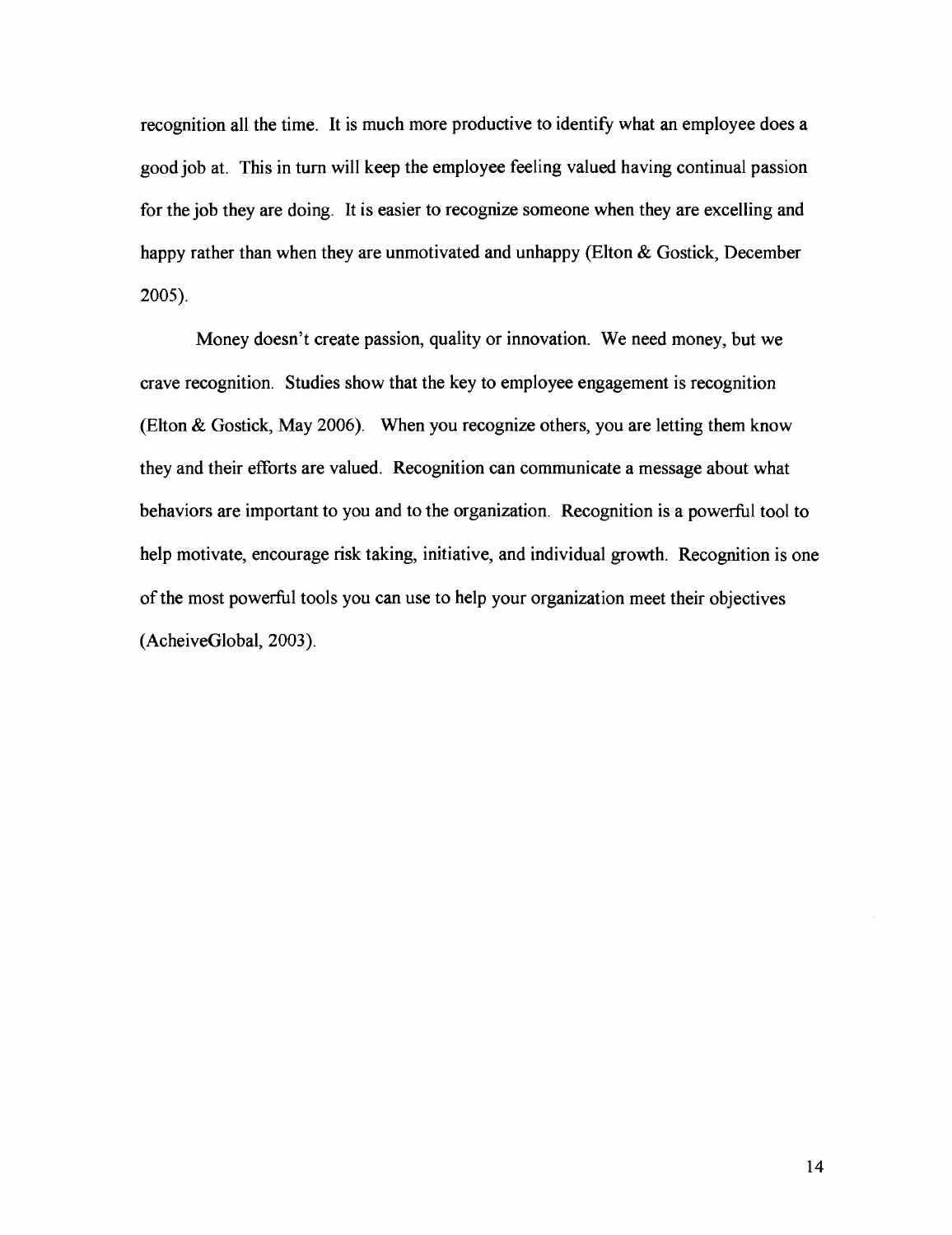## Chapter 111: Methodology

#### *Introduction*

The literature review created a foundation for further research regarding the impact of recognition. Recognition in the workplace is critical to improve employee and organizational performance. This research examined whether or not recognition is happing in the Corporate Human Resource Department at the Bemis Company, Inc. This study also measured whether or not employees felt valued and how much of a role their managers took in their career development. The following chapter will outline the research objectives, design, sample selection, and instrumentation.

# *Research Objectives*

- 1. Determine whether or not managers in the Corporate Human Resource Department at the Bemis Company, Inc. are giving recognition to their employees.
- 2. Based on the objective above, if managers are not giving recognition, do employees feel valuable to their teams and to the organization?
- 3. Based on objective number one, if managers are giving recognition, do employees feel more valued as an employee on the team and to the organization?

# *Sample*

The sample population included all 31 Corporate Human Resource employees at the Bemis Company, Inc. Survey participants were notified three days before the surveys were mailed regarding the study (Appendix A). Participants were given two weeks to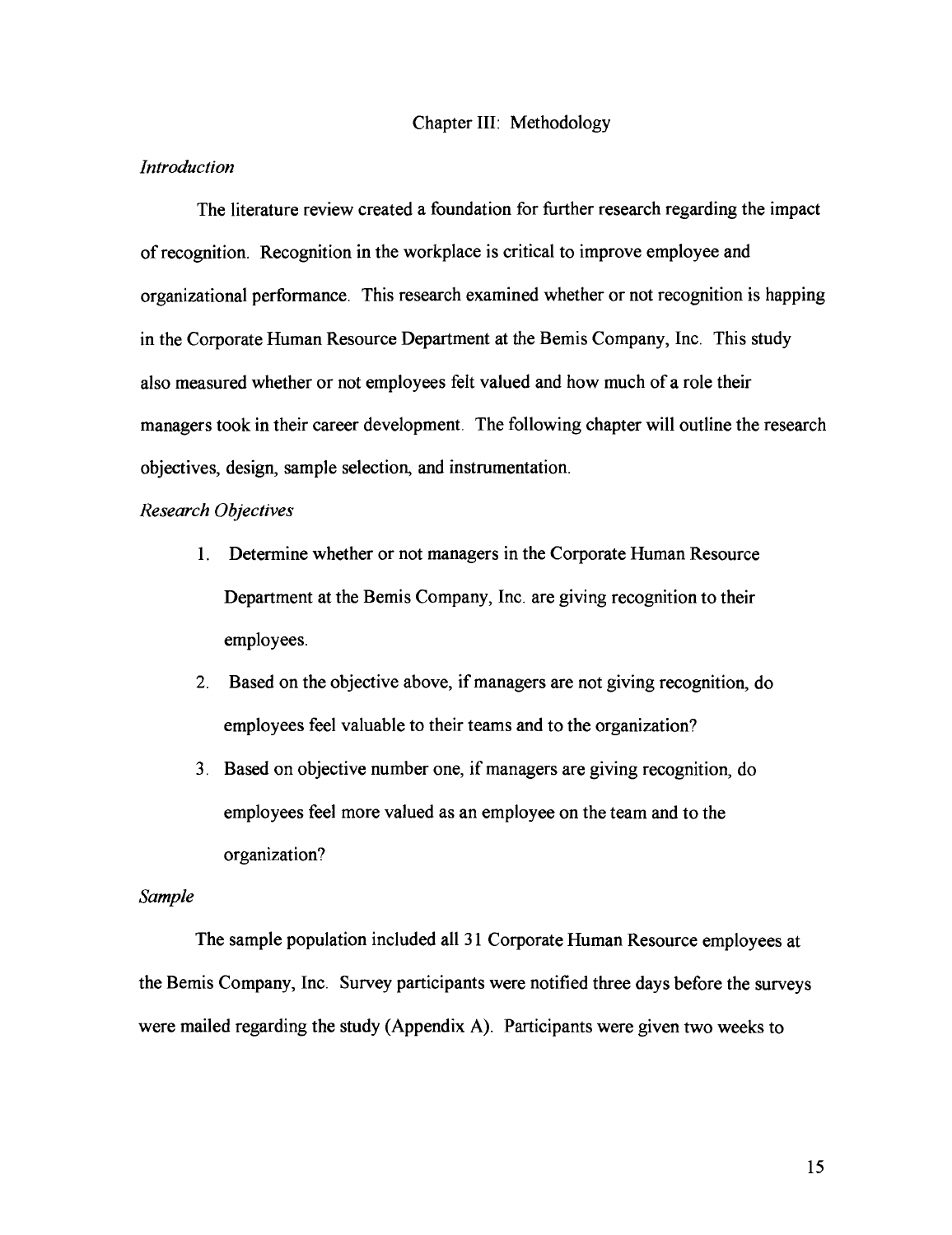return the survey, eight people selected did not participate. The researcher observed and collected the data for four weeks.

#### *Research Design*

The research was conducted at Bemis Company, Inc. at the Curwood Corporate facility in Oshkosh Wisconsin. The researcher designed the survey instrument to measure whether or not employees were receiving recognition, and if the amount of recognition was related to whether or not the employee thought that they were an asset to their team and the company. The researcher first notified the sample group that the survey would be coming in the mail and the purpose of the survey (Appendix A).

Next, survey's were mailed out to each employee in the Corporate Human Resource Department (Appendix B). In addition to the survey, each participant received a letter that included the following information: the purpose of the survey, ensuring each participant that the survey's were confidential, and gave a deadline to complete the survey (Appendix B). Due to the small sample size, surveys were not numbered. Protecting the confidentiality of the participant was very important. Participants were not asked to write their names on the survey. Employees in the Bemis Company, Inc. plant facilities were not surveyed. This survey measured Corporate Human Resource employees only. The participants then had two weeks to complete the survey and return it to the researcher. The researcher analyzed the results for one month to determine a trend. After the surveys were collected and analyzed, the researcher sent a follow up thank you letter to the participants (Appendix D).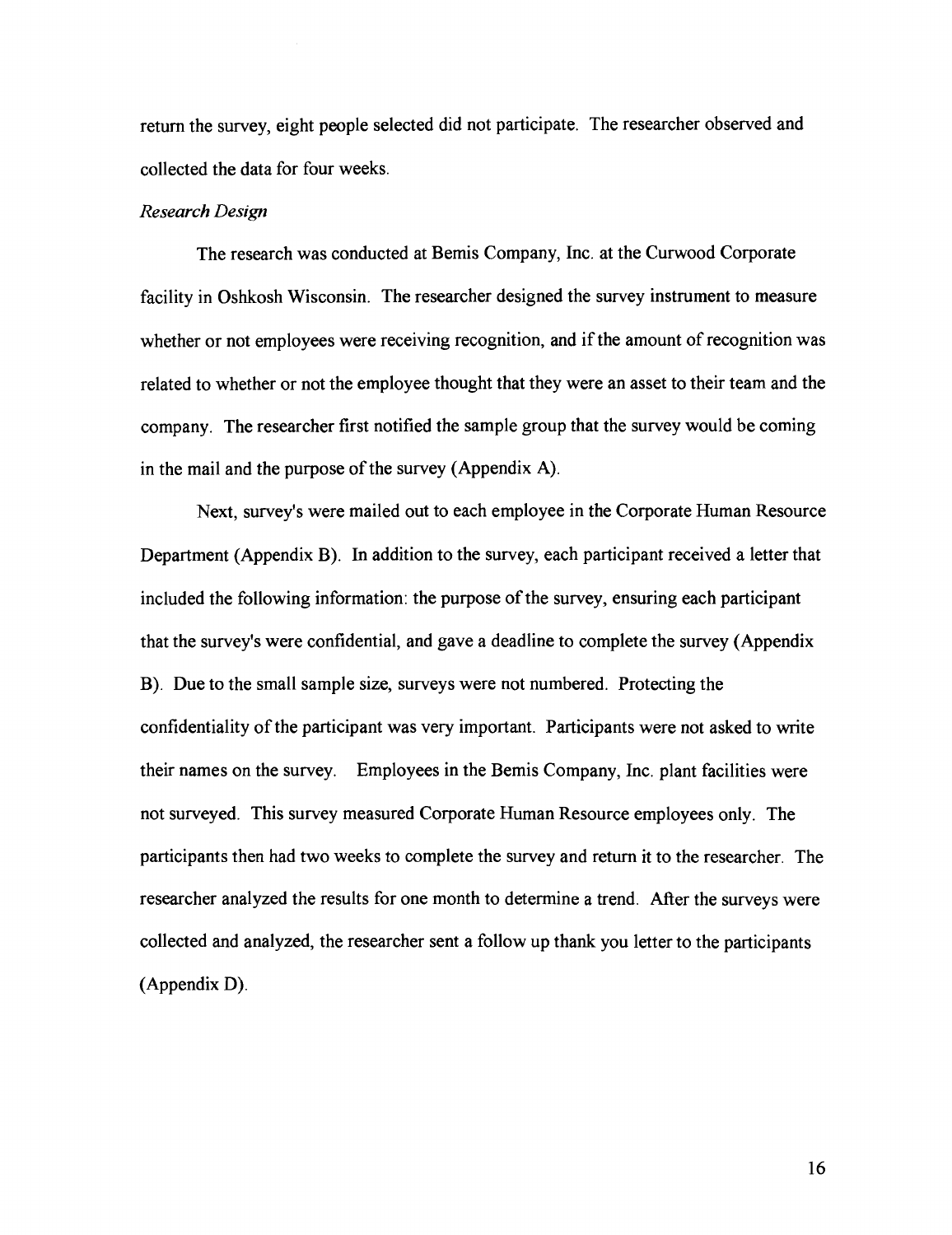# *Instrumentation*

There was only one instrument used in this research. The ten-question survey was the instrument used in this study (Appendix C). The first five questions of the survey measured whether or not employees felt like they were receiving recognition. The last five questions measured how valued the employee felt as team member and as a part of the organization.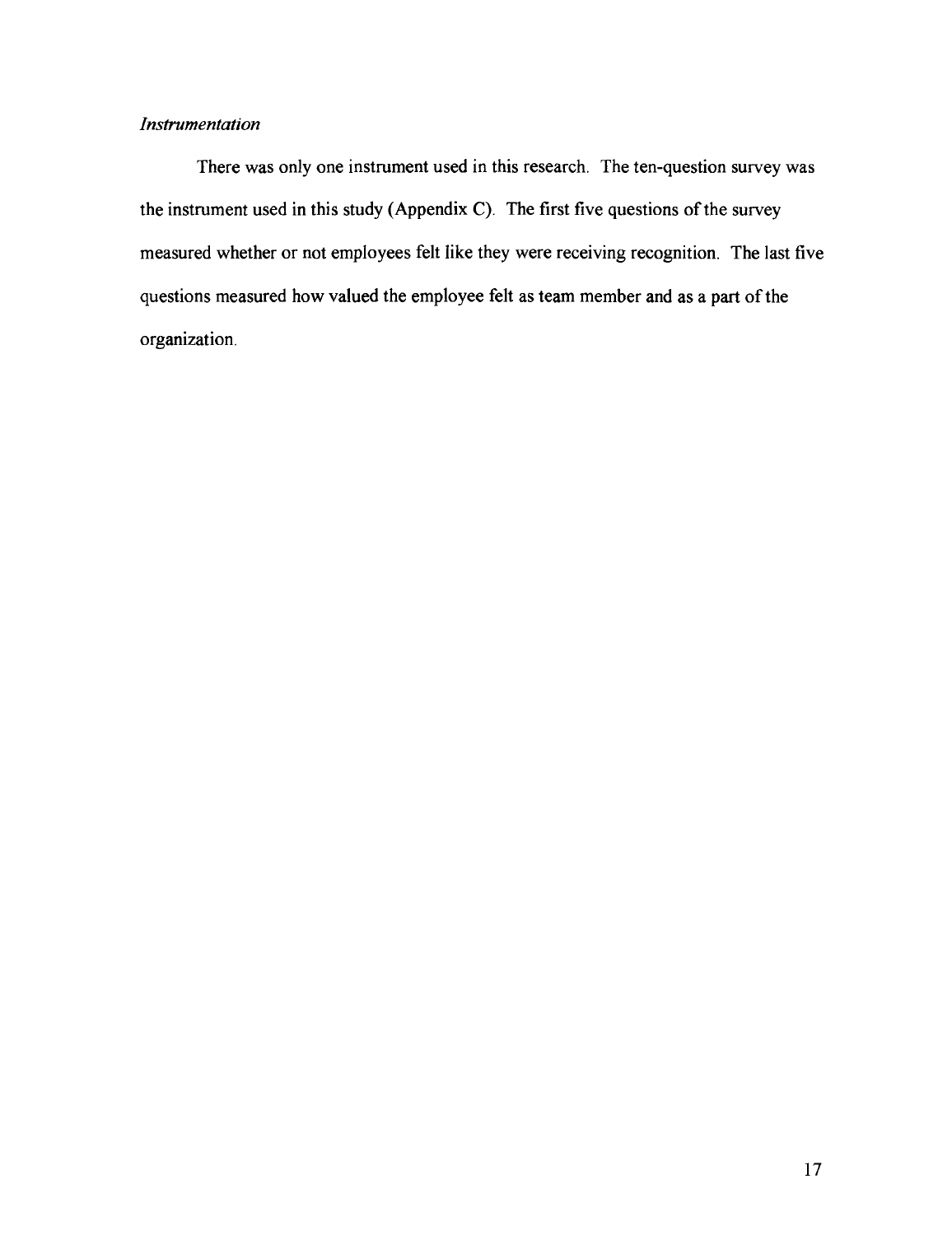# Chapter IV: Data Analysis & Results

## *Introduction*

This research measured the impact of recognition on Corporate Human Resource employees at the Bemis Company, Inc. There were 31 employees in the Corporate Human Resource Department and each employee was mailed a survey. Participants then had two weeks to complete the survey and return it to the researcher. Twenty-three out of 3 1 employees participated in this study leaving eight non- respondents. This chapter will show the analysis of the survey. Following the analysis will be a discussion based on the results.

# *Recognition Survey Results*

The survey consisted of ten questions. (See Appendix C for an actual sample of the survey used). The first five questions measured whether or not employees were receiving recognition and how often. The remaining five questions measured how employees felt about their jobs. For example, did they feel valued, and did they feel they are impacting their team, department, and the organization? Based on the literature review, previous surveys and research of other organizations, employees appear to be less satisfied in their jobs if they receive little or no recognition. On the contrary, employees are more likely to feel valued and satisfied in their jobs if they are receive recognition on a regular basis.

On a scale of 1-5 (1 being hardly ever, and 5 being all of the time) Figure F4 shows how employees felt about the recognition that they received.

18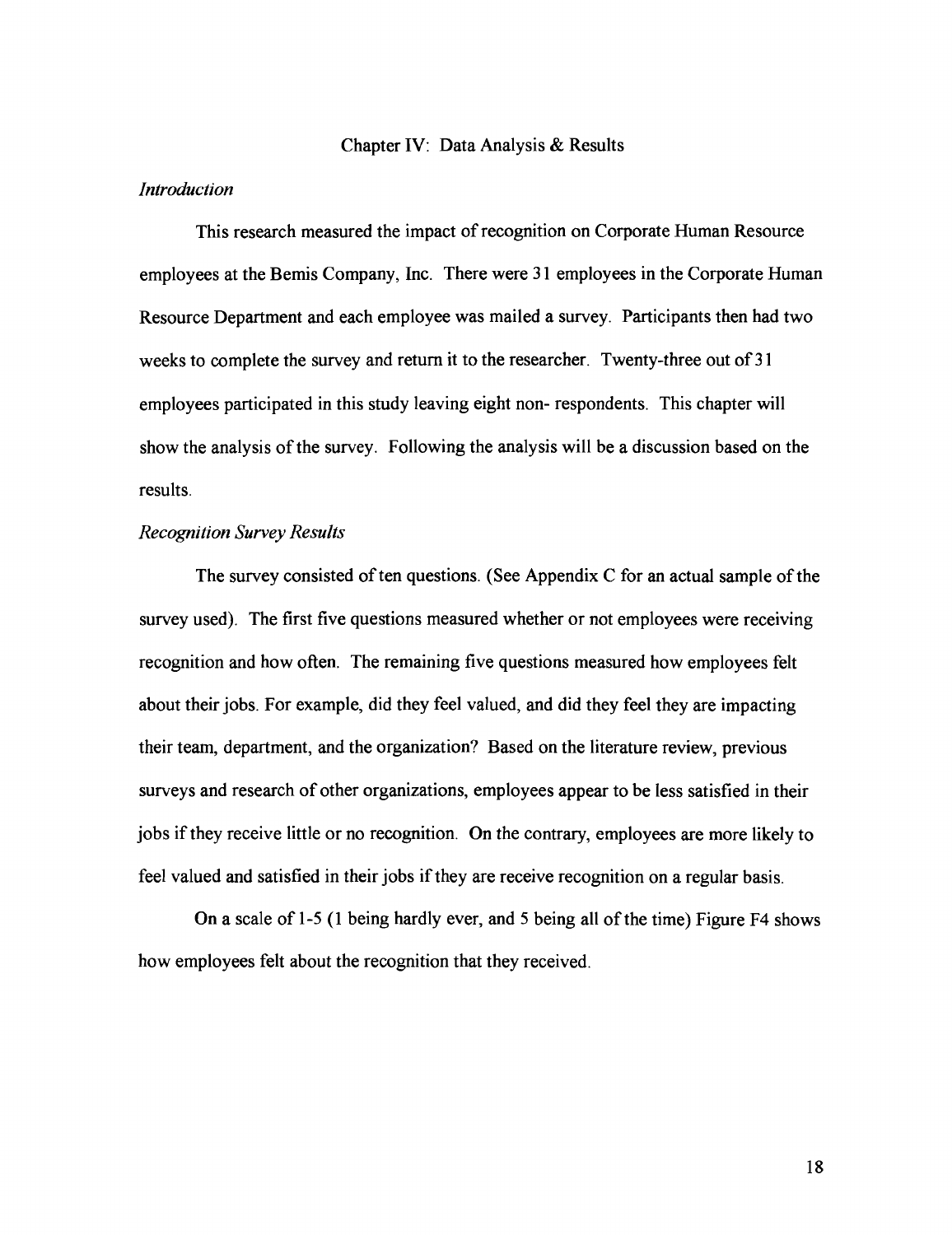| <b>Survey Question</b>                                         | Mean |
|----------------------------------------------------------------|------|
| 1. My manager takes time to recognize my work.                 | 3.22 |
| 2. My manager is aware of my accomplishments.                  | 3.82 |
| 3. My manager communicates with me on a regular basis.         | 3.91 |
| 4. My manager gives credit to the appropriate team member when |      |
| projects are successful.                                       | 3.96 |
| 5. My manager takes an active role in my career plans.         | 3.52 |
|                                                                |      |

#### **Figure F4: How often employees are recognized**

Based on the results, as shown in Figure F4 it appears that managers are communicating with their employees on a regular basis (rated sometimes/most of the time). The managers surveyed are also aware of their employee's accomplishments and are able to recognize the appropriate individuals. The highest scoring question was number four; my manager gives credit to the appropriate team member when projects are successful, scoring 3.96. Workplace recognition is rated at 3.22, this is the lowest rated question on the survey. Overall, the managers at Bemis Company, Inc. in the Corporate Human Resource Department are doing an average job of using recognition and trying to stay active in their employee's career objectives. However, if the managers would use recognition more often, it could have a positive impact on their employees, department, and organization.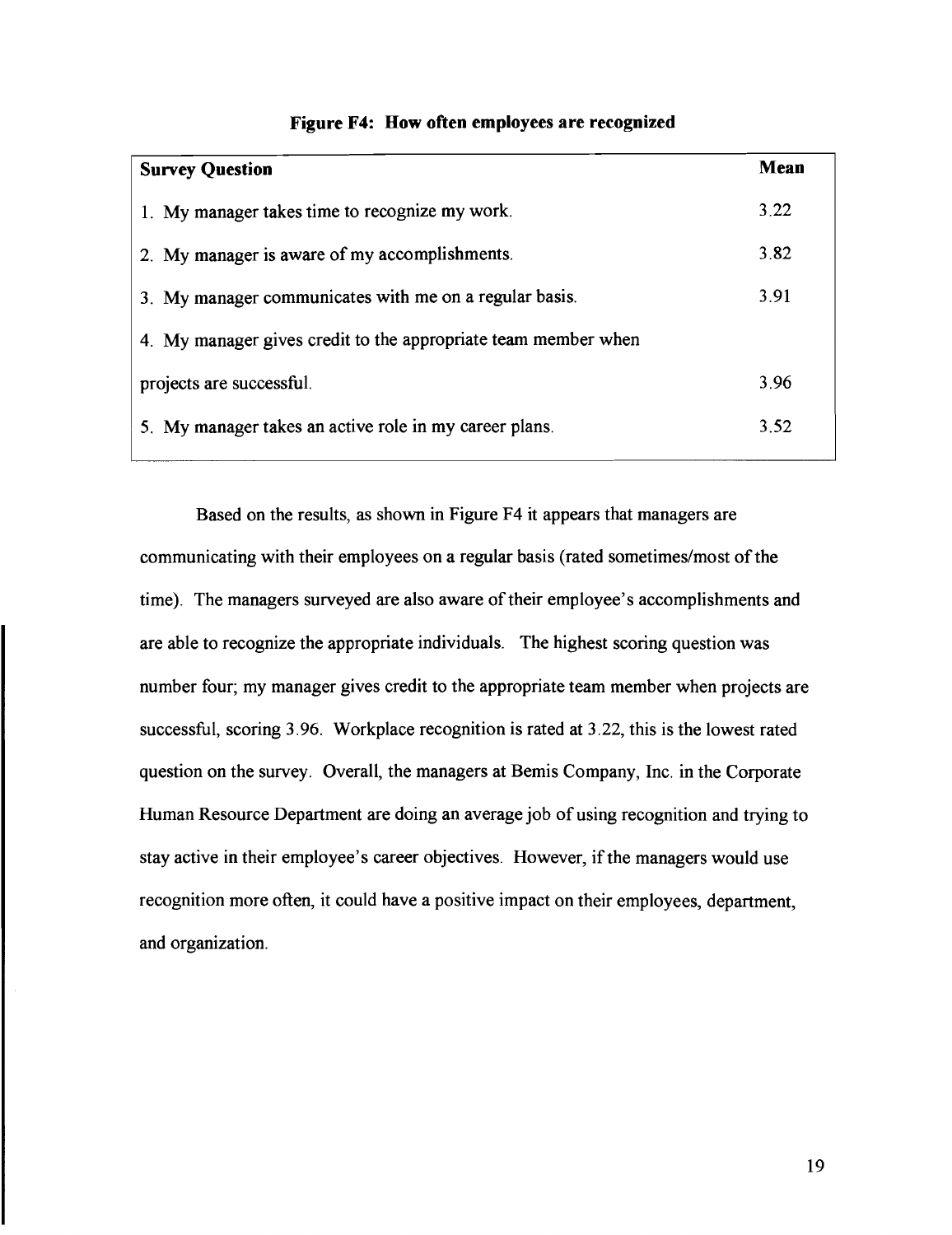| <b>Survey Question</b>                               | <b>Mean</b> |
|------------------------------------------------------|-------------|
| 6. I take pride in my work.                          | 4.56        |
| 7. I have set goals for myself.                      | 4.34        |
| 8. I make a difference in the organizations success. | 4.26        |
| 9. I feel valued on my team.                         | 3.95        |
| 10. I take an active role in my team's success.      | 4.17        |

**Figure F5: How valued employees feel** 

As shown in Figure F5, the results showed higher than average scores (average being 3.0/sometimes) when measuring how valued employees feel. For the most part, the employees have taken initiatives to set goals for themselves and be held accountable for their own success. The lowest score in this section of the survey was 3.95 on question 9: I feel valued on my team. If managers would take a more active role in recognizing their employees, this score might come closer to the 4.33 average of the other questions. Managers not only need to recognize their employees, but must also make the recognition clear and personable. By properly recognizing employees, they can have an understanding of how their performance impacts their team and the organization.

Overall, the Corporate Human Resource Department at the Bemis Company, Inc. is doing an average job of recognizing their employees. A formal recognition program may be beneficial to train managers on how and when to provide appropriate and impacthl recognition.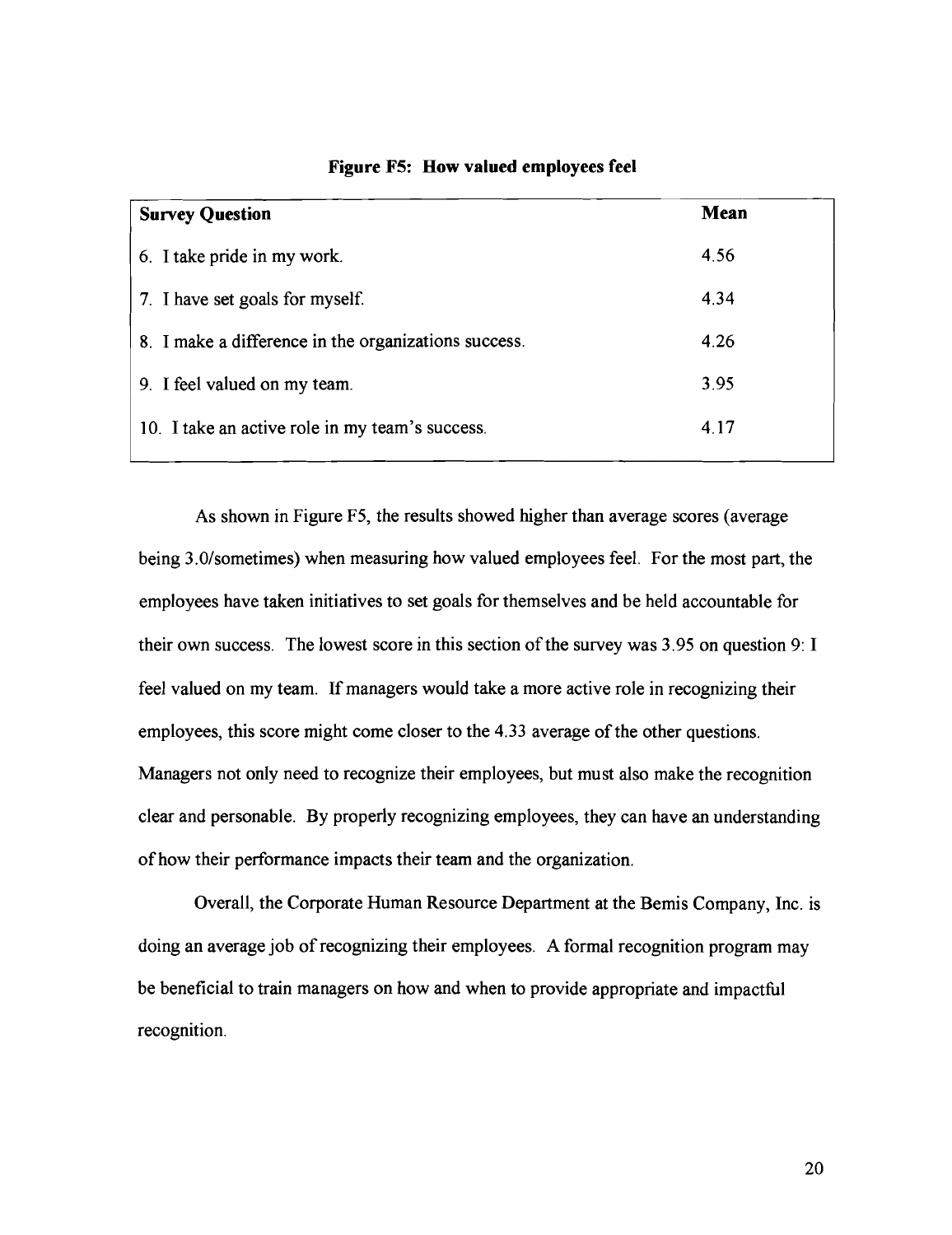The results of the survey align closely with the literature review of this study, and Bemis Company, Inc.'s lower than average turnover rate. Bemis Company, Inc. employees over 15,000 employees, yet their turnover rate is under 14%. This rate is low in comparison to national average is about 20% (Elton & Gostick, 2002).

#### *Research Limitations*

- 1) Researcher did not receive 100% participation from the sample, Corporate Human Resource employees at the Bemis Company, Inc. A total of 31 employees work in this department and each was mailed a survey. A total of 23 surveys were returned; therefore, there was 74% participation rate.
- 2) The researcher has worked for the Bemis Company, Inc. for two years in the Corporate Human Resource Department.
- 3) The researcher expected the recognition survey to score a little high based on the sample group chosen. The Human Resource Department supports the importance of recognition; therefore the scores would have rated higher than other departments in the company.
- 4) Since the survey was given only to Corporate Human Resource employees, one cannot assume the same level of recognition in the manufacturing plants that make up most of our population.
- 5) The purpose of the survey was to measure the present level of employee recognition. It needs to start with Human Resources in order to create a good culture in the company. If the scores are average in the Corporate Human Resource Department, they will probably be equal to or lower throughout the rest of the company.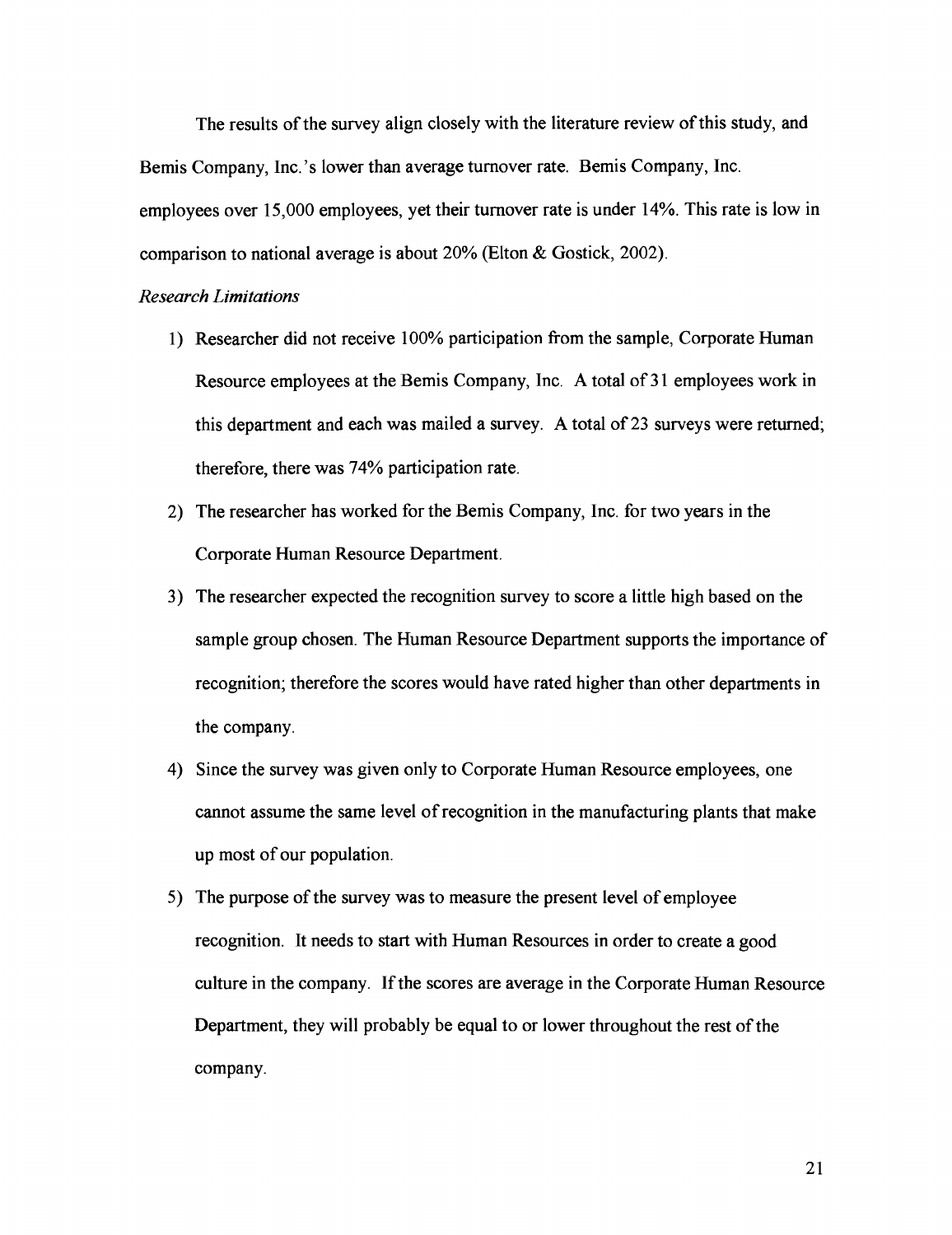#### *Overview*

This study measured the impact of recognition for Corporate Human Resource employees at the Bemis Company, Inc. The amount and appropriateness of recognition should align with how much an employee feels valued, and how much they value their jobs. Recognition can be used by employers to motivate their employees and increase productivity and overall profitability.

Chapter I1 of this study provided strong evidence from other researchers who have shown that recognition does make a positive impact on an organization. In Chapter 111, the researcher discussed the methodology used in collecting data on how employees at Bemis Company, Inc. in the Corporate Human Resource Department feel about the recognition they are receiving. Chapter IV displayed the statistical findings of the survey and included a discussion of the results.

Employee recognition can go a long way, and it doesn't need to be costly, or timely. In times when organizations are closely watching expenses, rewards and recognition are a low-cost, effective way of encouraging employees to perform at higher levels (Nelson, **1994).** Recognition is an important key to the success of an organization because it helps people understand how their behavior makes a difference to both their personal and the organization's goals. When this is communicated, employees feel a greater sense of ownership, accountability, and pride (AcheiveGlobal, **2003).** There is not a more effective way to motivate employees than to achieve the desired goals of the organization. These means should include creating a strong, respectful and supportive relationship between the organization's managers and employees, including a focus on

22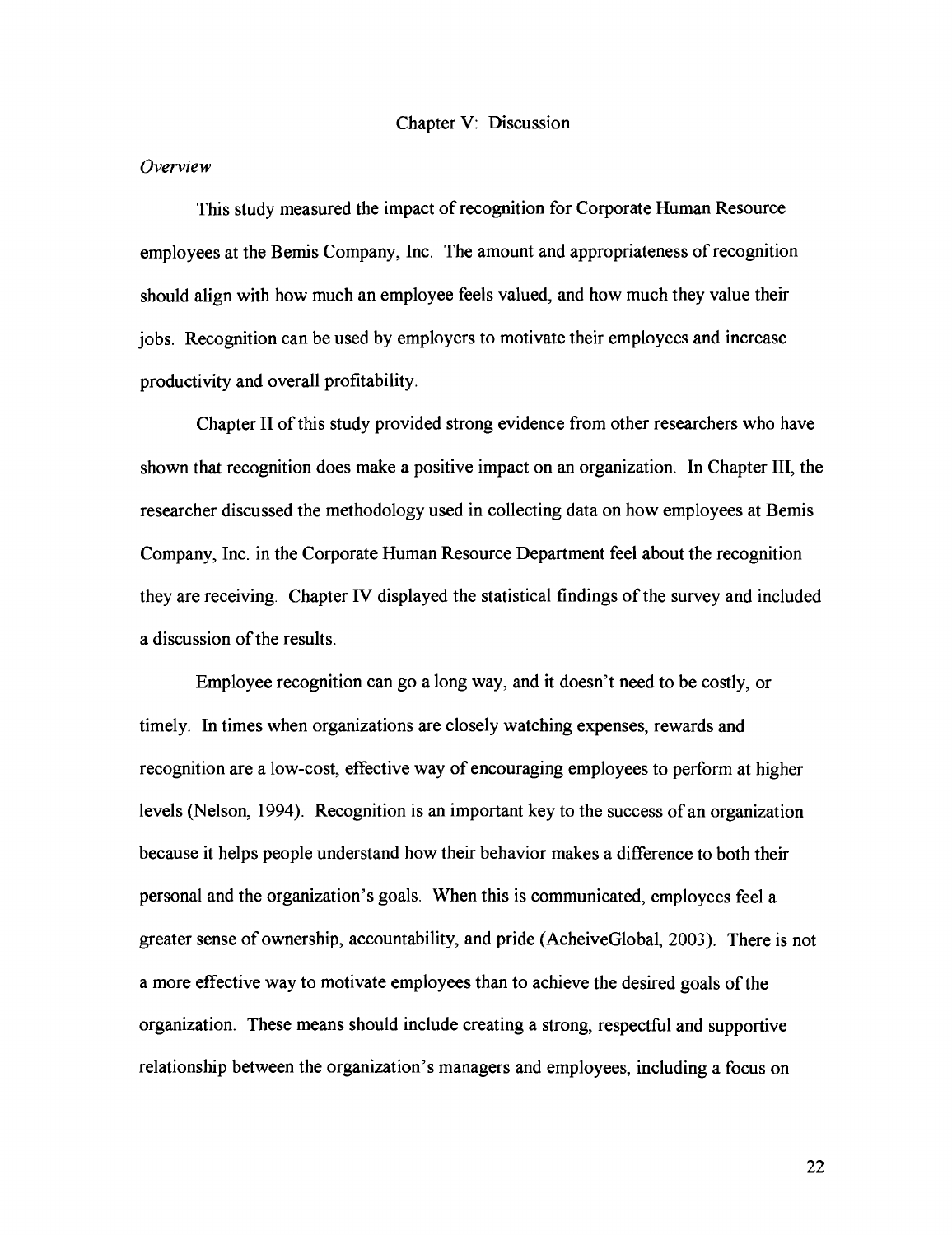genuine expressions of appreciation for specific employee achievements, service milestones, and day-to-day acknowledgement of performance excellence. Overall, recognition can be summed up by the following: nothing is better than a sincere "thank you for a job well done" (Daniel & Metcalf, 2005). If an organization's recognition system is effective, it will be a key building block to its human capital management system.

Recognition needs to be designed to provide feedback to employees about their strengths and weaknesses, including recommendations on development opportunities that impact career progression for both the employee and the organization. Recognition can be used as a tool to identify performance challenges and opportunities and identifying solutions. Options are only limited by the imaginations and creativity of the individuals who decided to utilize recognition to enhance employee performance. It is up to the management of the organization to ensure that it does not stand in the way of progress. Therefore, organizations must communicate to their employees, that recognition and rewards are forthcoming to them, and that they will continue to make investment in developing their most important asset, the people they employee (Weatherly, 2006). Overall, the power of recognition can sustain productivity, increase retention, create stronger more directed commitment, and allow managers to communicate values in a powerfbl, lasting way (Elton & Gostick, 2004).

### *Recommendations for Implementation*

An application based on this research would be to implement a formal recognition program at the Bemis Company, Inc. This program would require all employees who have someone reporting to them to go through formalized training. The formalized training could start from the top once there was buy- in. The next step would be to decide as a

23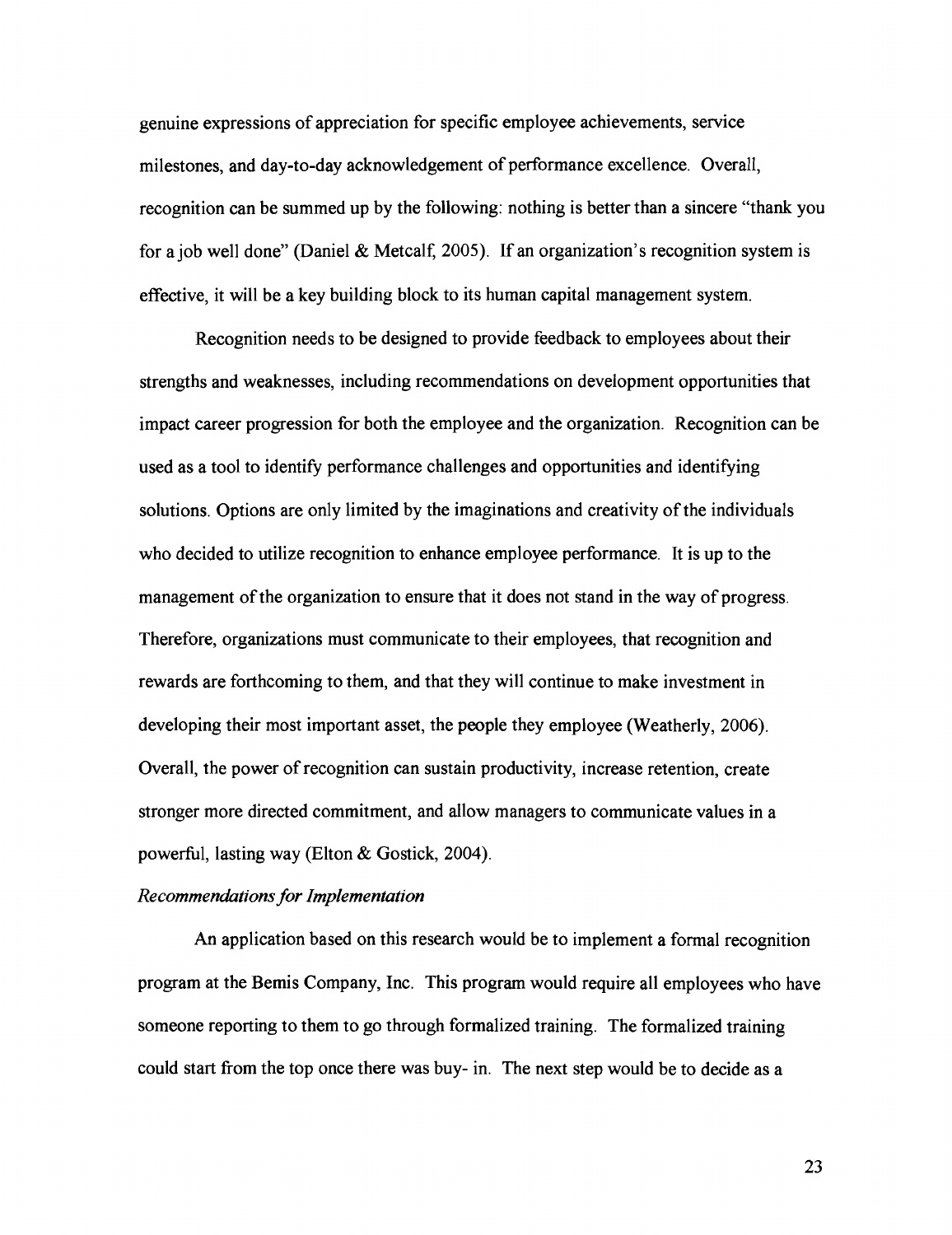company, what kind of recognition to use, what tools to use to measure its effectiveness, and what the budget should be.

Once upper management has been trained and decisions have been made, the next step would be to train middle management. However, once they can feel the impact that recognition makes, it will usually carry forward to their teams and individual employees. All managers would then go through training on how to properly recognize employees by making it personal, and showing how their performance has made an impact on their team, and the company.

# *Research Recommendations*

- 1) If fbrther research is completed in a similar environment, the following plan of action is recommended:
	- a. Strive towards 100% participation from the sample group, by offering an incentive such as sharing results, money, gift cards etc.
	- b. Use a larger sample that includes plant employees of about 100 participants.
	- c. Help survey participants better understand that the surveys are 100% confidential.
	- d. Share results with the managers.
	- e. Talk to the department managers to let them know more about the research and ensure that they support the research before mailing out the surveys.
- 2) Conduct another study in both a manufacturing environment and nonmanufacturing environment.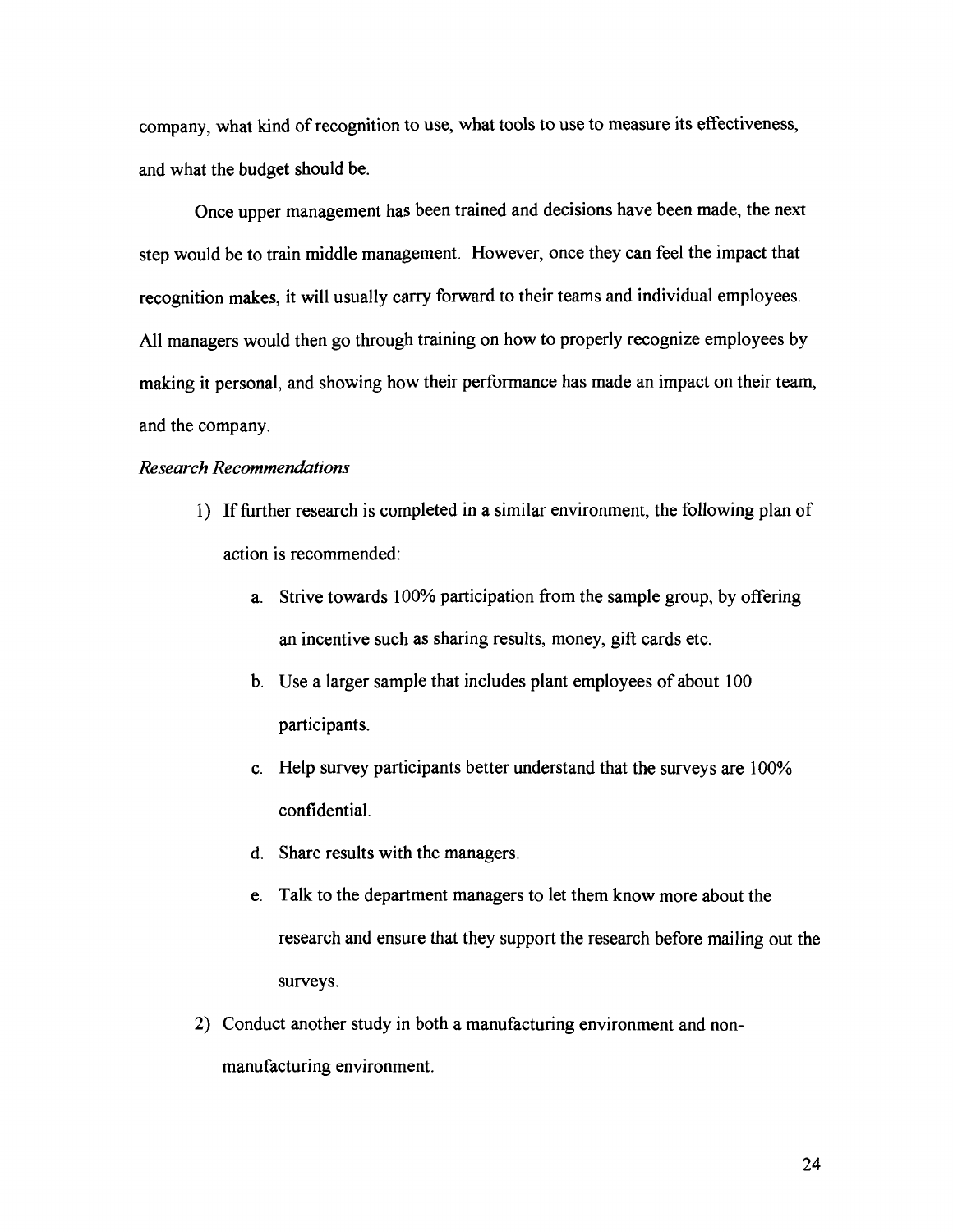**3)** Compare results of that study with the Bemis survey results.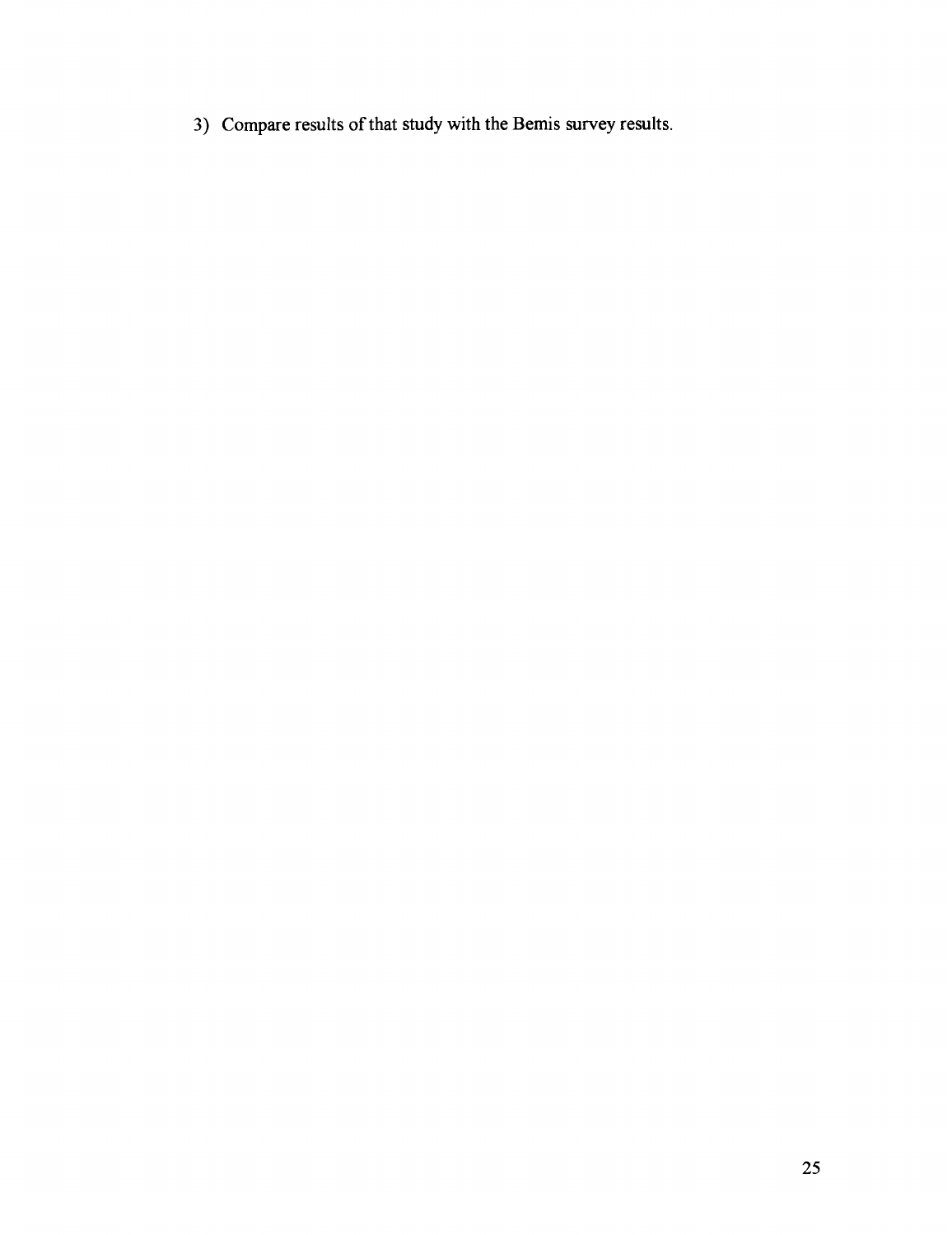#### References

- AchieveGlobal(2003). *Giving Recognition.* AchieveGlobal Facilitator Guide. Tampa, Florida, USA: *AchieveGlobal Corporate Headquarters.*
- Blanchard, K., & Bowles, S. (1998). *Gung Ho! Turn on the People in any Organization.*  New York: Willam Morrow & Company, Inc.
- Bowen R.B. (2000). *Recognizing and Rewarding Employees*. Madison: The McGraw-Hill Companies, Inc.
- Daniel, T., & Metcalf, G. (2005). *Employee Recognition: Selling, Implementing and Communicating the Program.* American Society for Training and Development HR White Papers.
- Davenport, T. (1999). *Human capital: What is it and why people invest it.* San Francisco: Doubleday, 7.
- Updegratt, S. (2003). *Increasing Personal Effectiveness.* Nanakee: Employee Development Systems, Inc., Suttle-Straus Press.
- Elton, C., & Gostick, A. (2006). *Don T Hold Your Applause.* June Carrot Culture Newsletter: OC Tanner Recognition Company.
- Elton, C., & Gostick, A. (2006). *The Million-Dollar Question.* February Carrot Culture Newsletter: OC Tanner Recognition Company.
- Elton, C., & Gostick, A. (2006). *Rewarding Failure.* March Carrot Culture Newsletter: OC Tanner Recognition Company.
- Elton, C., & Gostick, A. (2006). *Keeping your People Pumped.* April Carrot Culture Newsletter: OC Tanner Recognition Company.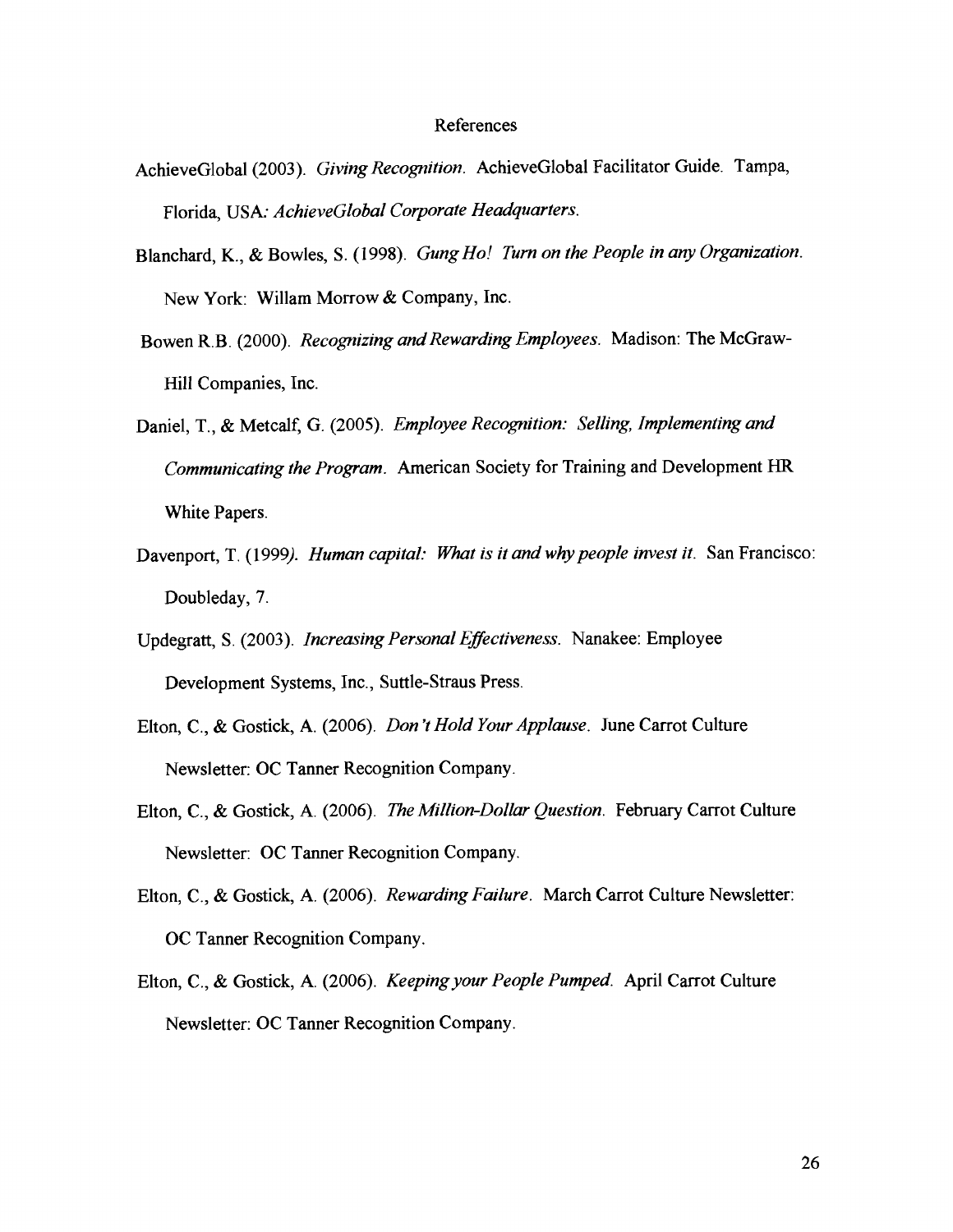- Elton, C., & Gostick, A. (2005). *The Dirty Dozen.* May Carrot Culture Newsletter: OC Tanner Recognition Company.
- Elton, C., & Gostick, A. (2005). A *New Year 's Resolution.* December Carrot Culture Newsletter: OC Tanner Recognition Company.

Elton, C., & Gostick, A. (2002). *The 24-Carrot Manager.* Layton: Gibbs Smith Publisher.

- Nelson, B. (1994). 1001 *Ways to Reward Employees.* NewYork: Workman Publishing.
- Weatherly, L. **A,,** SPHR (2006). *Performance Management: Getting it Right From the Start.* Society for Human Resource Management White Pages.
- Weatherly, L. A., SPHR (2006). *The Value of People. The Challenges and Opportunities of Human Capital Measurement and Reporting.* Society for Human Resource Management White Pages.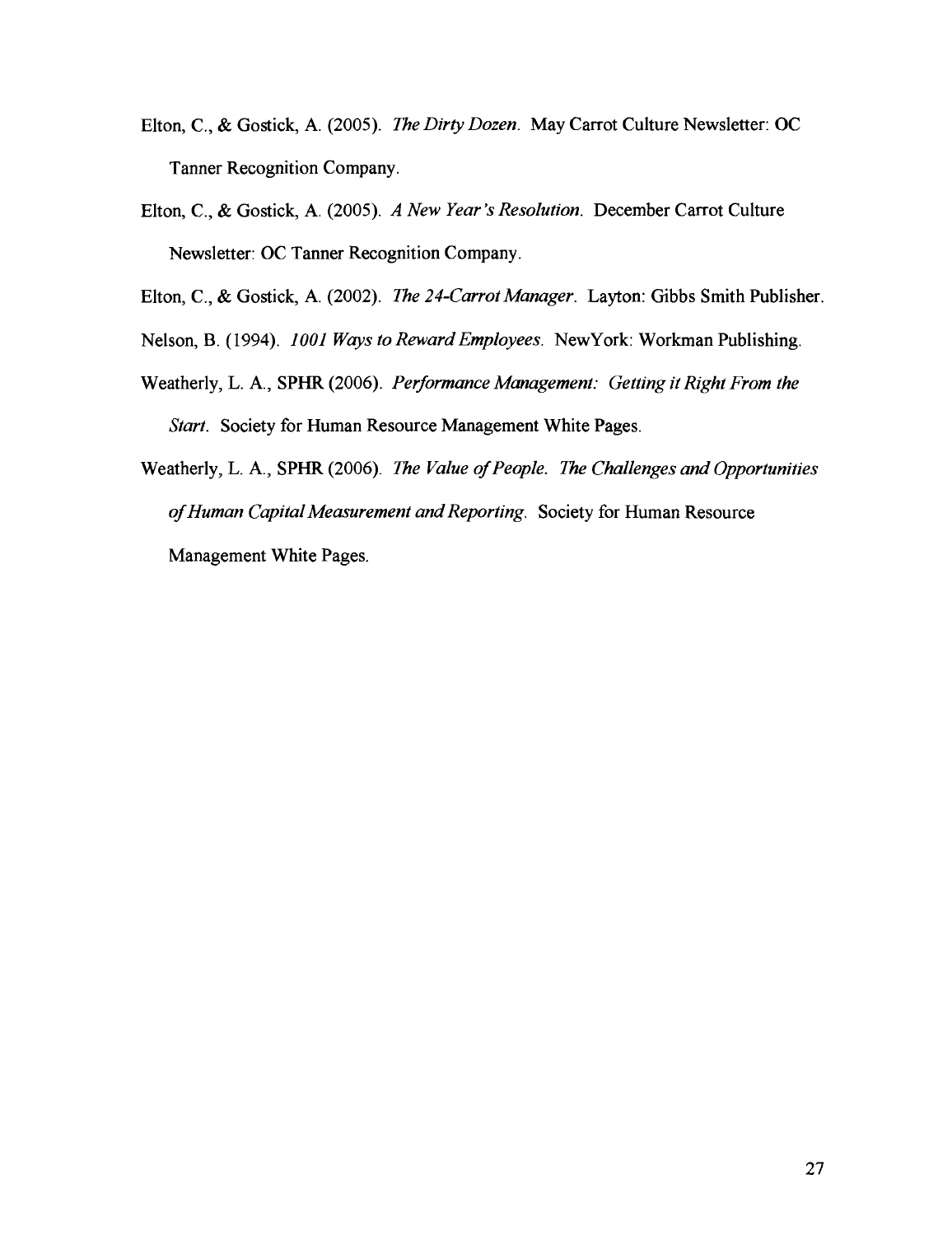# Appendix A: Survey Introduction Letter

Hi everyone,

I am going to be working on another survey for school and would appreciate your help since you were all so great for the last one. This particular survey is about employee recognition. I will be using this data to complete my thesis on the impacts of employee recognition and rewards.

Rest assured, your surveys are confidential. You will be receiving them via inter-company mail this week. The survey consists of ten questions. I would greatly appreciate your participation to gain the most accurate results.

Thank you in advance for your help. Please send the surveys back to me by June 23rd. Sincerely,

Theresa Schouten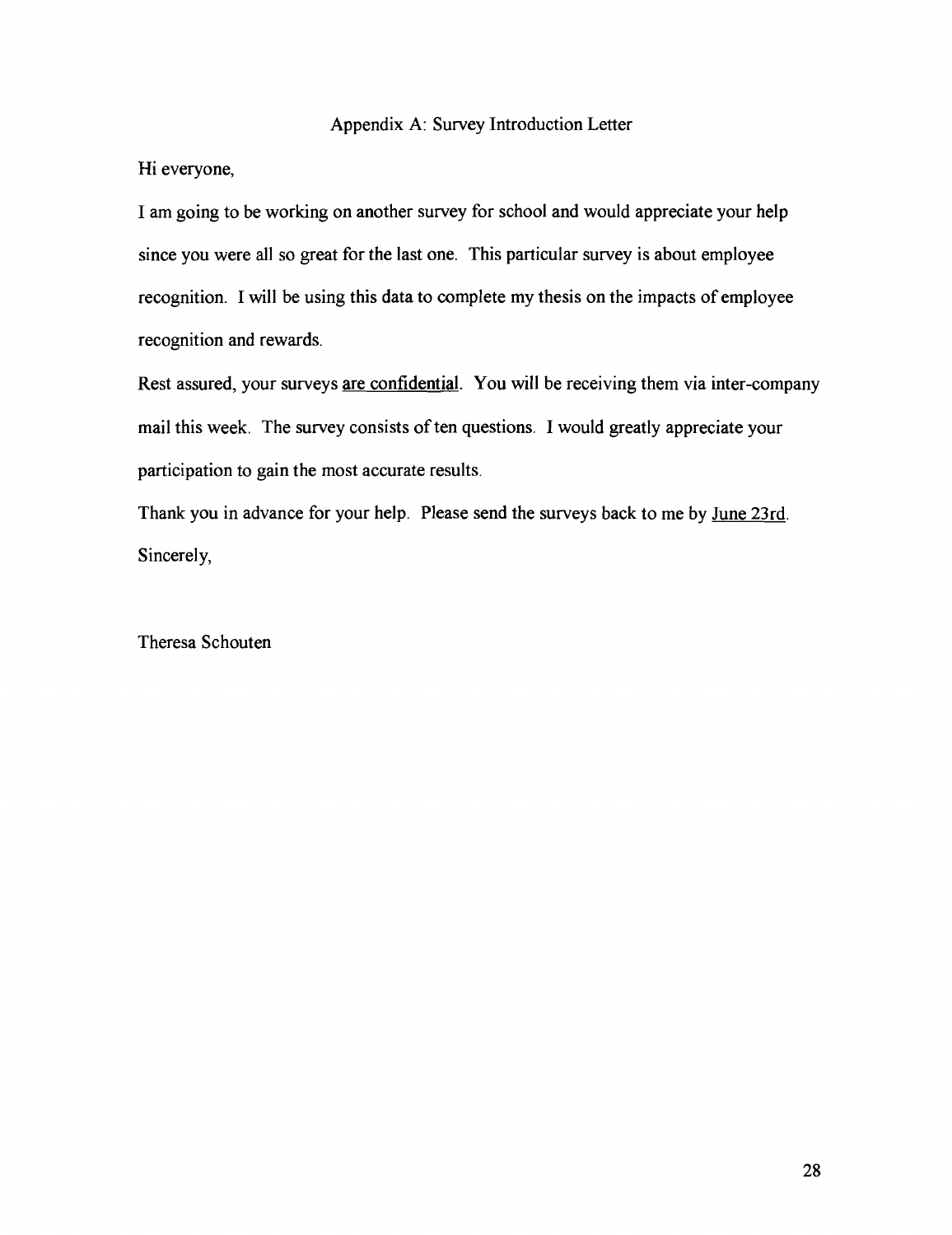Hi,

I have enclosed a short survey that I will be using to complete my thesis. The survey contains ten short questions. I would appreciate your participation to obtain the most accurate results.

The survey results will measure the impact of recognition at the Corporate Human Resource Department at Bemis Company, Inc.

Please complete the survey and return them to me no later than Friday June 23, 2006 via inter-company mail. All surveys are confidential.

Thank you for you participation,

Theresa Schouten

# Enclosure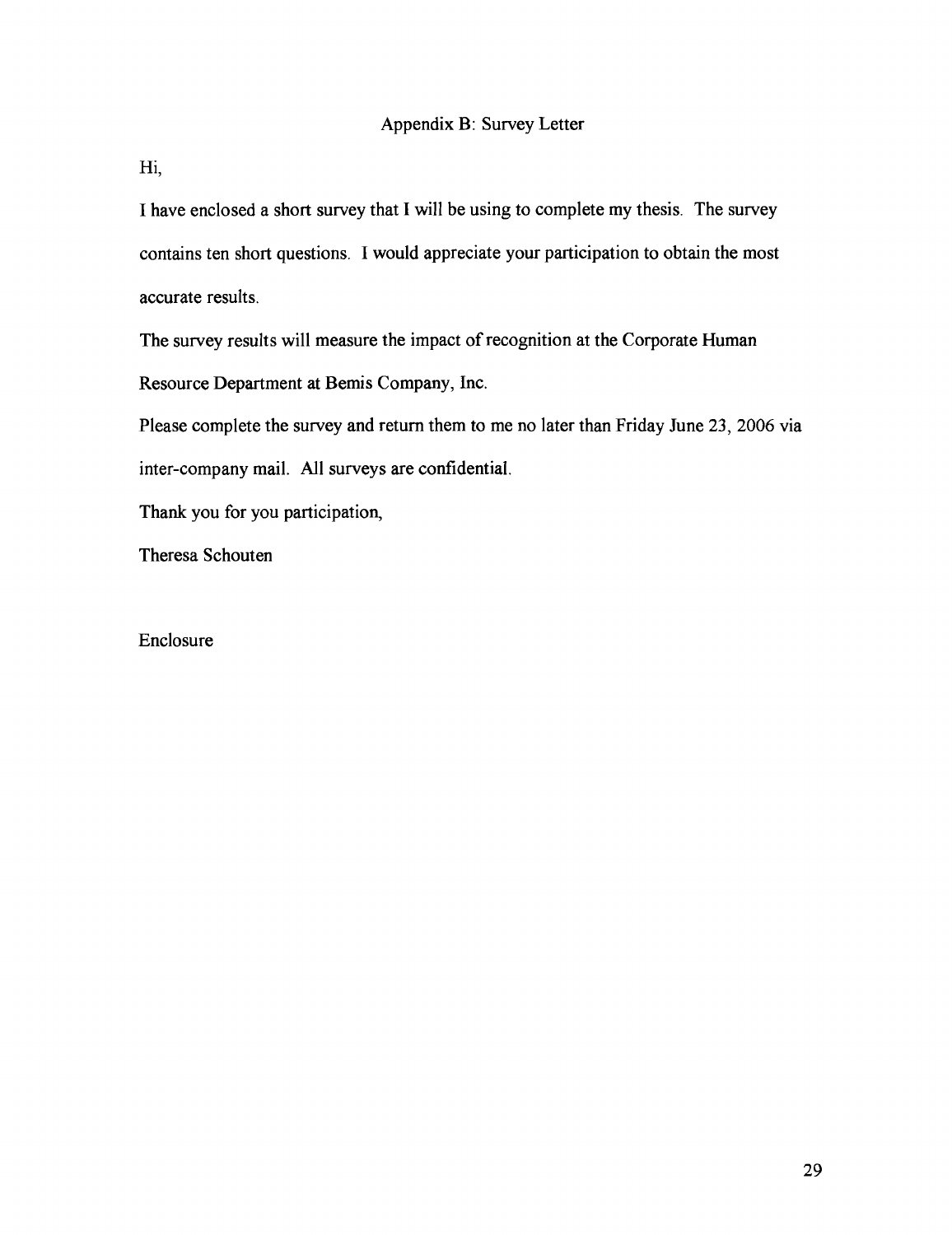# **The Impact of Recognition**

Please answer the following ten questions using the scale below.

| $1 =$ Never<br>$2 =$ Rarely<br>$3$ = Sometimes or Not Applicable<br>$4 = Most of the Time$<br>$5 = All of the Time$ |              |                |                |                         |   |
|---------------------------------------------------------------------------------------------------------------------|--------------|----------------|----------------|-------------------------|---|
| 1. My manager takes time to recognize<br>my work.                                                                   | $\mathbf{1}$ | $\overline{2}$ | 3 <sup>1</sup> | 4                       | 5 |
| 2. My manager is aware of my<br>accomplishments.                                                                    | $\mathbf{1}$ | $\overline{2}$ | 3 <sup>1</sup> | $\overline{\mathbf{4}}$ | 5 |
| 3. My manager communicates with me on<br>a regular basis.                                                           | $\mathbf{1}$ | $\overline{2}$ | 3 <sup>1</sup> | $\overline{4}$          | 5 |
| 4. My manager gives credit to the appropriate<br>team member when projects are successful.                          | $\mathbf{1}$ | $\overline{2}$ | $\overline{3}$ | $\overline{\mathbf{4}}$ | 5 |
| 5. My manager takes an active role in my career<br>plans.                                                           | $\mathbf{1}$ | $\overline{2}$ | $\overline{3}$ | $\overline{\mathbf{4}}$ | 5 |
| 6. I take pride in my work                                                                                          | $\mathbf{1}$ | $\overline{2}$ | 3              | $\overline{4}$          | 5 |
| 7. I have set goals for myself.                                                                                     | 1            | $\overline{2}$ | 3              | 4                       | 5 |
| 8. I make a difference in the organizations success. 1                                                              |              | $\overline{2}$ | 3              | $\overline{4}$          | 5 |
| 9. I feel valued on my team.                                                                                        | $\mathbf{1}$ | $\overline{2}$ | 3              | $\overline{4}$          | 5 |
| 10. I take an active role in my teams success.                                                                      | 1            | $\overline{2}$ | 3              | 4                       | 5 |